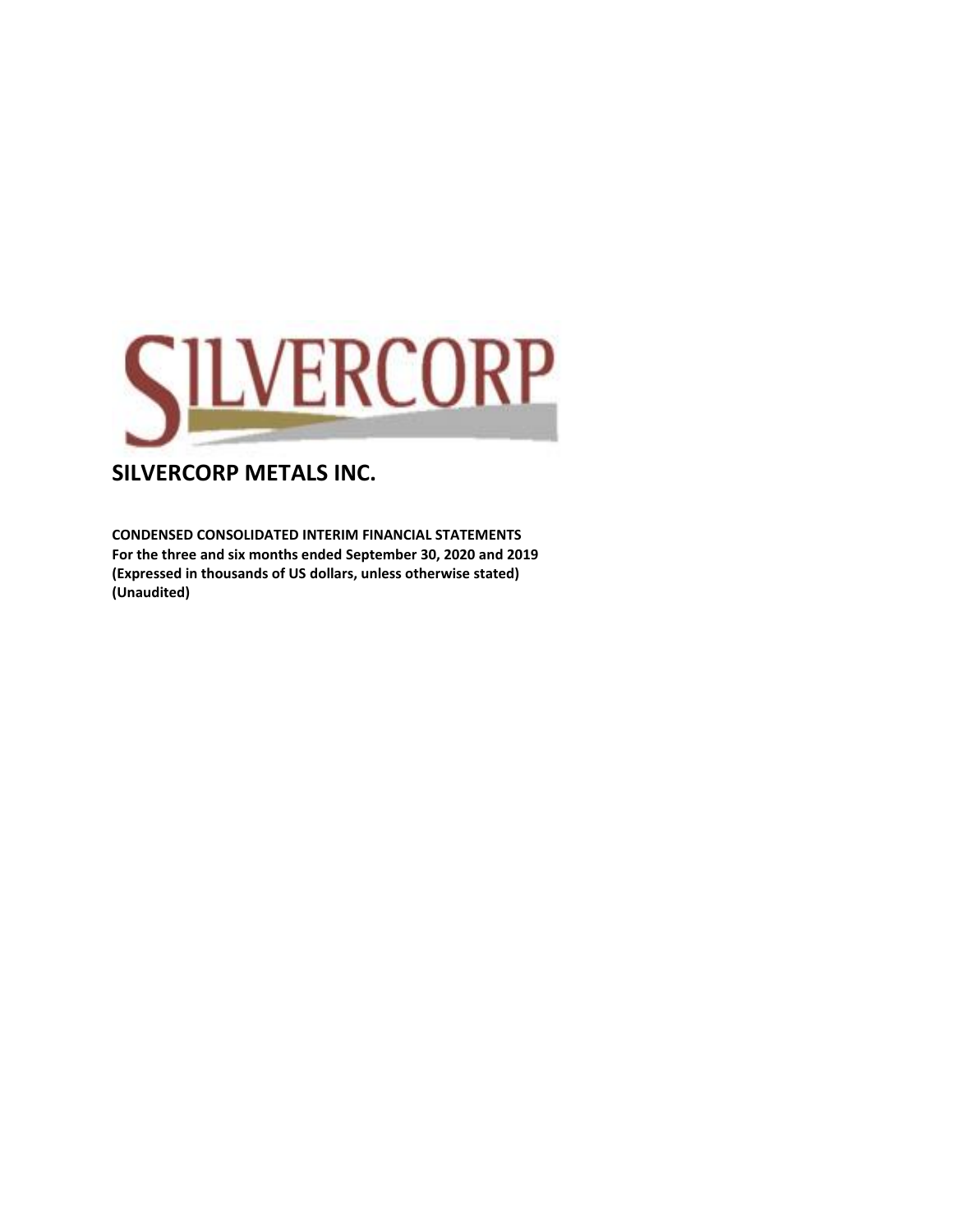### **Condensed Consolidated Interim Statements of Financial Position**

*(Unaudited) (Expressed in thousands of U.S. dollars)*

|                                                                |              | As at September 30, |    | As at March 31, |
|----------------------------------------------------------------|--------------|---------------------|----|-----------------|
|                                                                | <b>Notes</b> | 2020                |    | 2020            |
| <b>ASSETS</b>                                                  |              |                     |    |                 |
| <b>Current Assets</b>                                          |              |                     |    |                 |
| Cash and cash equivalents                                      | 19           | \$<br>95,320        | \$ | 65,777          |
| Short-term investments                                         | 3            | 104,763             |    | 76,742          |
| Trade and other receivables                                    |              | 1,365               |    | 1,178           |
| Current portion of lease receivable                            | 8            | 200                 |    | 186             |
| Inventories                                                    |              | 6,705               |    | 8,430           |
| Due from related parties                                       | 12           | 52                  |    | 1,519           |
| Income tax receivable                                          |              |                     |    | 1,093           |
| Prepaids and deposits                                          |              | 4,954               |    | 3,254           |
|                                                                |              | 213,359             |    | 158,179         |
| <b>Non-current Assets</b>                                      |              |                     |    |                 |
| Long-term prepaids and deposits                                |              | 647                 |    | 390             |
| Long-term portion lease receivable                             | 8            | 273                 |    | 348             |
| Reclamation deposits                                           |              | 8,000               |    | 9,230           |
| Investment in an associate                                     | 4            | 51,587              |    | 44,555          |
| Other investments                                              | 5            | 16,425              |    | 8,750           |
| Plant and equipment                                            | 6            | 70,124              |    | 66,722          |
| Mineral rights and properties                                  | 7            | 243,470             |    | 224,586         |
| <b>TOTAL ASSETS</b>                                            |              | \$<br>603,885       | \$ | 512,760         |
| <b>LIABILITIES AND EQUITY</b>                                  |              |                     |    |                 |
| <b>Current Liabilities</b>                                     |              |                     |    |                 |
| Accounts payable and accrued liabilities                       |              | \$<br>34,983        | \$ | 23,129          |
| Current portion of lease obligation                            | 8            | 611                 |    | 567             |
| Deposits received                                              |              | 4,568               |    | 3,195           |
| Income tax payable                                             |              | 3,861               |    | 937             |
|                                                                |              | 44,023              |    | 27,828          |
| <b>Non-current Liabilities</b>                                 |              |                     |    |                 |
| Long-term portion of lease obligation                          | 8            | 1,313               |    | 1,502           |
| Deferred income tax liabilities                                |              | 38,872              |    | 35,758          |
| Environmental rehabilitation                                   |              | 9,098               |    | 8,700           |
| <b>Total Liabilities</b>                                       |              | 93,306              |    | 73,788          |
| <b>Equity</b>                                                  |              |                     |    |                 |
| Share capital                                                  |              | 248,171             |    | 243,926         |
| Equity reserves                                                |              | 10,793              |    | (21, 142)       |
| Retained earnings                                              |              | 174,683             |    | 145,898         |
| Total equity attributable to the equity holders of the Company |              | 433,647             |    | 368,682         |
| <b>Non-controlling interests</b>                               | 11           | 76,932              |    | 70,290          |
| <b>Total Equity</b>                                            |              | 510,579             |    | 438,972         |
| TOTAL LIABILITIES AND EQUITY                                   |              | \$<br>603,885       | \$ | 512,760         |

Approved on behalf of the Board:

*(Signed) David Kong*

Director

*(Signed) Rui Feng*

Director

See accompanying notes to the condensed consolidated interim financial statements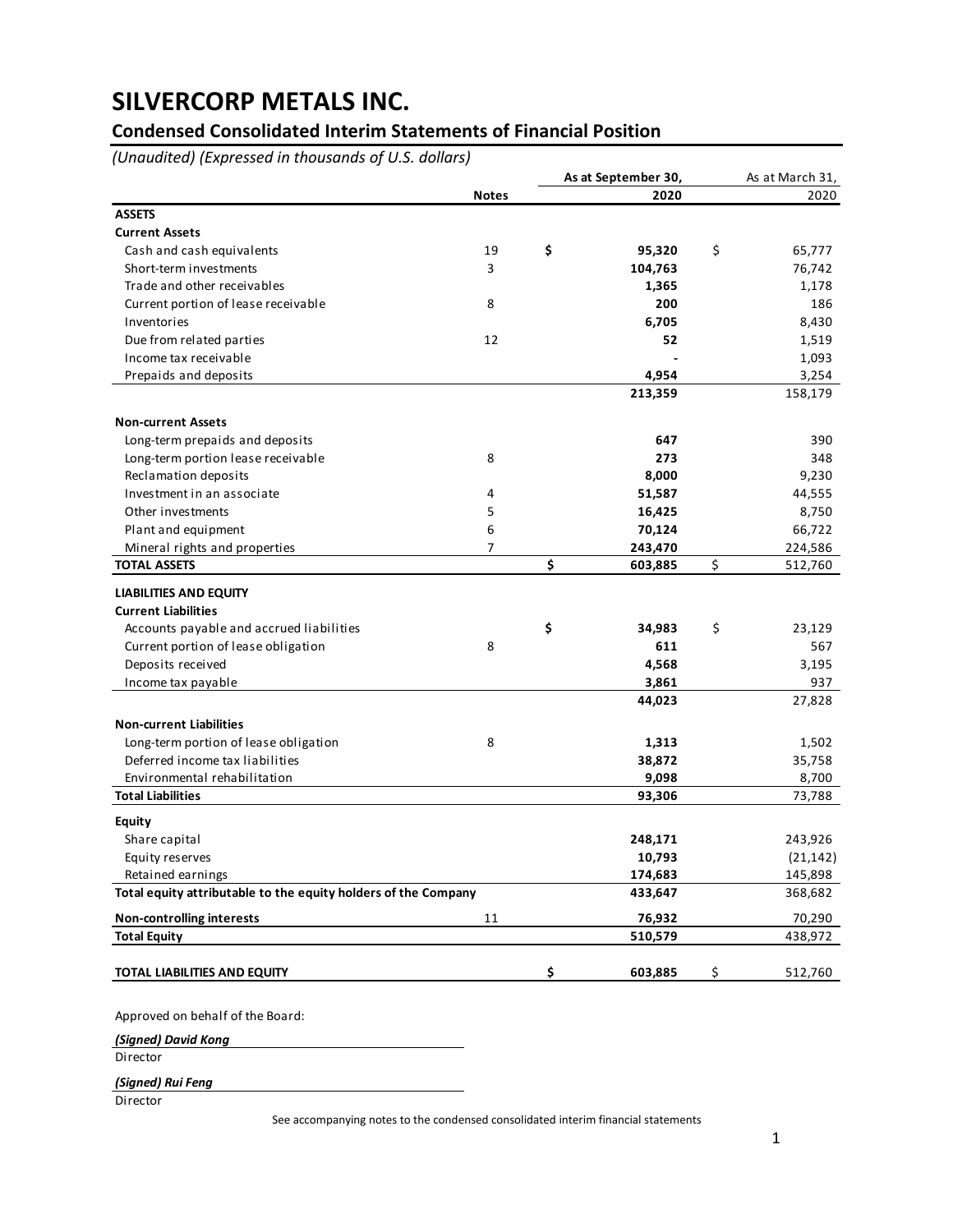### **Condensed Consolidated Interim Statements of Income**

*(Unaudited)(Expressed in thousands of U.S. dollars, except numbers for share and per share figures)*

|                                                                                                  |                |    | Three Months Ended September 30, |    |             | Six Months Ended September 30, |             |      |             |  |
|--------------------------------------------------------------------------------------------------|----------------|----|----------------------------------|----|-------------|--------------------------------|-------------|------|-------------|--|
|                                                                                                  | <b>Notes</b>   |    | 2020                             |    | 2019        |                                | 2020        |      | 2019        |  |
|                                                                                                  |                |    |                                  |    |             |                                |             |      |             |  |
| Revenue                                                                                          | 18(b)(c)       | \$ | 56,372 \$                        |    | 49,886      | \$                             | 103,077 \$  |      | 95,462      |  |
| Cost of mine operations                                                                          |                |    |                                  |    |             |                                |             |      |             |  |
| Production costs                                                                                 |                |    | 19,688                           |    | 17,290      |                                | 37,435      |      | 35,290      |  |
| Depreciation and amortization                                                                    |                |    | 5,592                            |    | 5,814       |                                | 11,332      |      | 11,683      |  |
| Mineral resource taxes                                                                           |                |    | 1,433                            |    | 1,408       |                                | 2,769       |      | 2,659       |  |
| Government fees and other taxes                                                                  | 14             |    | 648                              |    | 496         |                                | 1,188       |      | 1,090       |  |
| General and administrative                                                                       | 13             |    | 2,339                            |    | 2,211       |                                | 4,396       |      | 4,340       |  |
|                                                                                                  |                |    | 29,700                           |    | 27,219      |                                | 57,120      |      | 55,062      |  |
| Income from mine operations                                                                      |                |    | 26,672                           |    | 22,667      |                                | 45,957      |      | 40,400      |  |
| Corporate general and administrative                                                             | 13             |    | 2,784                            |    | 2,583       |                                | 5,471       |      | 4,936       |  |
| Property evaluation and business development                                                     | 3              |    | 126                              |    | 107         |                                | (3,659)     |      | 173         |  |
| Foreign exchange loss (gain)                                                                     |                |    | 1,349                            |    | (797)       |                                | 4,019       |      | 57          |  |
| Loss on disposal of plant and equipment                                                          | 6              |    | 19                               |    | 121         |                                | 211         |      | 263         |  |
| Gain on disposal of mineral rights and properties                                                | $\overline{7}$ |    |                                  |    |             |                                |             |      | (1, 477)    |  |
| Share of loss in associate                                                                       | 4              |    | 319                              |    | 244         |                                | 480         |      | 525         |  |
| Dilution gain on investment in associate                                                         | 4              |    |                                  |    |             |                                |             |      | (723)       |  |
| Reclassification of other comprehensive income upon                                              |                |    |                                  |    |             |                                |             |      |             |  |
| ownership dilution of investment in associate                                                    |                |    |                                  |    |             |                                |             |      | (21)        |  |
| Gain on equity investments designated as FVTPL                                                   | 3, 5           |    | (2,771)                          |    |             |                                | (8,237)     |      |             |  |
| Other expense (income)                                                                           |                |    | 69                               |    | 291         |                                | (179)       |      | 490         |  |
| Income from operations                                                                           |                |    | 24,777                           |    | 20,118      |                                | 47.851      |      | 36,177      |  |
| Finance income                                                                                   | 15             |    | 741                              |    | 818         |                                | 1,688       |      | 1,747       |  |
| Finance costs                                                                                    | 15             |    | (84)                             |    | (136)       |                                | (231)       |      | (311)       |  |
| Income before income taxes                                                                       |                |    | 25,434                           |    | 20,800      |                                | 49,308      |      | 37,613      |  |
| Income tax expense                                                                               | 16             |    | 5,877                            |    | 5,139       |                                | 11,259      |      | 4,651       |  |
| Net income                                                                                       |                | Ś  | 19,557                           | s  | 15,661      | \$                             | 38,049 \$   |      | 32,962      |  |
| Attributable to:                                                                                 |                |    |                                  |    |             |                                |             |      |             |  |
| Equity holders of the Company                                                                    |                | \$ | $15,472$ \$                      |    | 12,221      | \$                             | $30,963$ \$ |      | 24,828      |  |
| Non-controlling interests                                                                        | 11             |    | 4,085                            |    | 3,440       |                                | 7,086       |      | 8,134       |  |
|                                                                                                  |                | \$ | 19,557 \$                        |    | 15,661      | \$                             | 38,049 \$   |      | 32,962      |  |
|                                                                                                  |                |    |                                  |    |             |                                |             |      |             |  |
| Earnings per share attributable to the equity holders of the Company<br>Basic earnings per share |                | \$ | 0.09                             | \$ | 0.07        | \$                             | 0.18        | - \$ | 0.15        |  |
| Diluted earnings per share                                                                       |                | Ś  | 0.09                             | Ŝ. | 0.07        | \$                             | 0.18        | Ŝ.   | 0.14        |  |
| Weighted Average Number of Shares Outstanding - Basic                                            |                |    | 174,688,227                      |    | 170,842,478 |                                | 174,344,733 |      | 170,419,199 |  |
| Weighted Average Number of Shares Outstanding - Diluted                                          |                |    | 177,112,569                      |    | 171,904,531 |                                | 176,697,376 |      | 171,261,945 |  |

See accompanying notes to the condensed consolidated interim financial statements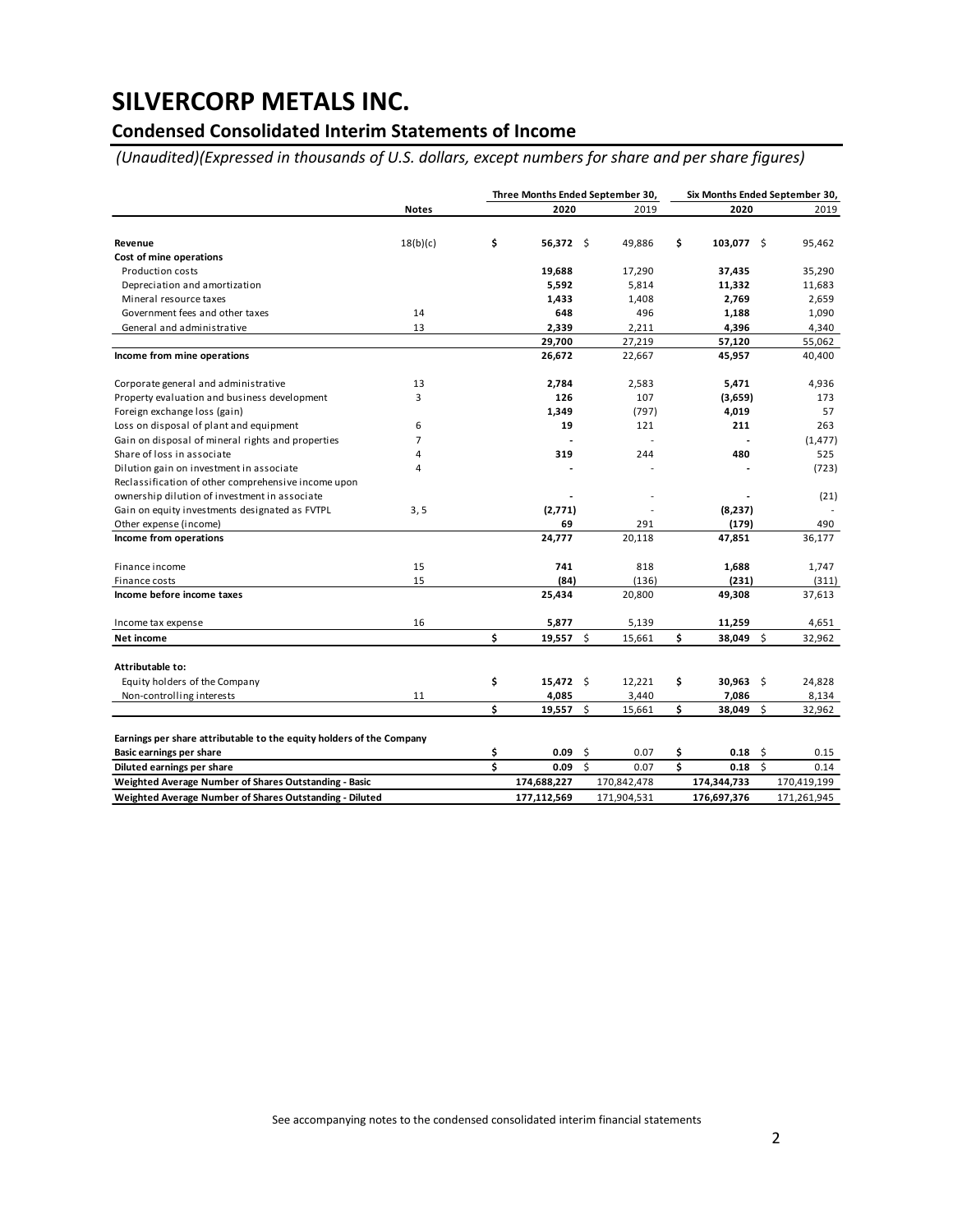### **Condensed Consolidated Interim Statements of Comprehensive Income**

*(Unaudited) (Expressed in thousands of U.S. dollars)*

|                                                                                      |              |     |             |    | Three Months Ended September 30, | Six Months Ended September 30, |             |           |  |  |
|--------------------------------------------------------------------------------------|--------------|-----|-------------|----|----------------------------------|--------------------------------|-------------|-----------|--|--|
|                                                                                      | <b>Notes</b> |     | 2020        |    | 2019                             |                                | 2020        | 2019      |  |  |
| Net income                                                                           |              | \$  | $19,557$ \$ |    | 15,661                           | Ś.                             | 38,049 \$   | 32,962    |  |  |
| Other comprehensive income (loss), net of taxes:                                     |              |     |             |    |                                  |                                |             |           |  |  |
| Items that may subsequently be reclassified to net income or loss:                   |              |     |             |    |                                  |                                |             |           |  |  |
| Currency translation adjustment, net of tax of \$nil                                 |              |     | 16,357      |    | (13,541)                         |                                | 22,776      | (18, 654) |  |  |
| Share of other comprehensive (loss) income in associate                              | 4            |     | (538)       |    | 135                              |                                | (1, 133)    | (222)     |  |  |
| Reclassification to net income upon ownership dilution of investment in associate    |              |     |             |    |                                  |                                |             | (21)      |  |  |
| Items that will not subsequently be reclassified to net income or loss:              |              |     |             |    |                                  |                                |             |           |  |  |
| Change in fair value on equity investments designated as FVTOCI, net of tax of \$nil | 3,5          |     | 1,983       |    | (409)                            |                                | 12,889      | 836       |  |  |
| Other comprehensive income (loss), net of taxes                                      |              | \$  | 17,802 \$   |    | (13, 815)                        | \$                             | $34,532$ \$ | (18,061)  |  |  |
| Attributable to:                                                                     |              |     |             |    |                                  |                                |             |           |  |  |
| Equity holders of the Company                                                        |              | \$  | $15,270$ \$ |    | (11,524)                         | \$                             | $31,737$ \$ | (14, 369) |  |  |
| Non-controlling interests                                                            | 11           |     | 2,532       |    | (2, 291)                         |                                | 2,795       | (3,692)   |  |  |
|                                                                                      |              | \$. | 17,802      | \$ | (13, 815)                        | Ŝ                              | 34,532 \$   | (18,061)  |  |  |
| Total comprehensive income                                                           |              | Ś.  | $37,359$ \$ |    | 1,846                            | Ŝ                              | $72,581$ \$ | 14,901    |  |  |
|                                                                                      |              |     |             |    |                                  |                                |             |           |  |  |
| Attributable to:                                                                     |              |     |             |    |                                  |                                |             |           |  |  |
| Equity holders of the Company                                                        |              | \$. | $30,742$ \$ |    | 697                              | \$.                            | 62,700 \$   | 10,459    |  |  |
| Non-controlling interests                                                            |              |     | 6,617       |    | 1,149                            |                                | 9,881       | 4,442     |  |  |
|                                                                                      |              | \$  | $37,359$ \$ |    | 1,846                            | \$                             | $72,581$ \$ | 14,901    |  |  |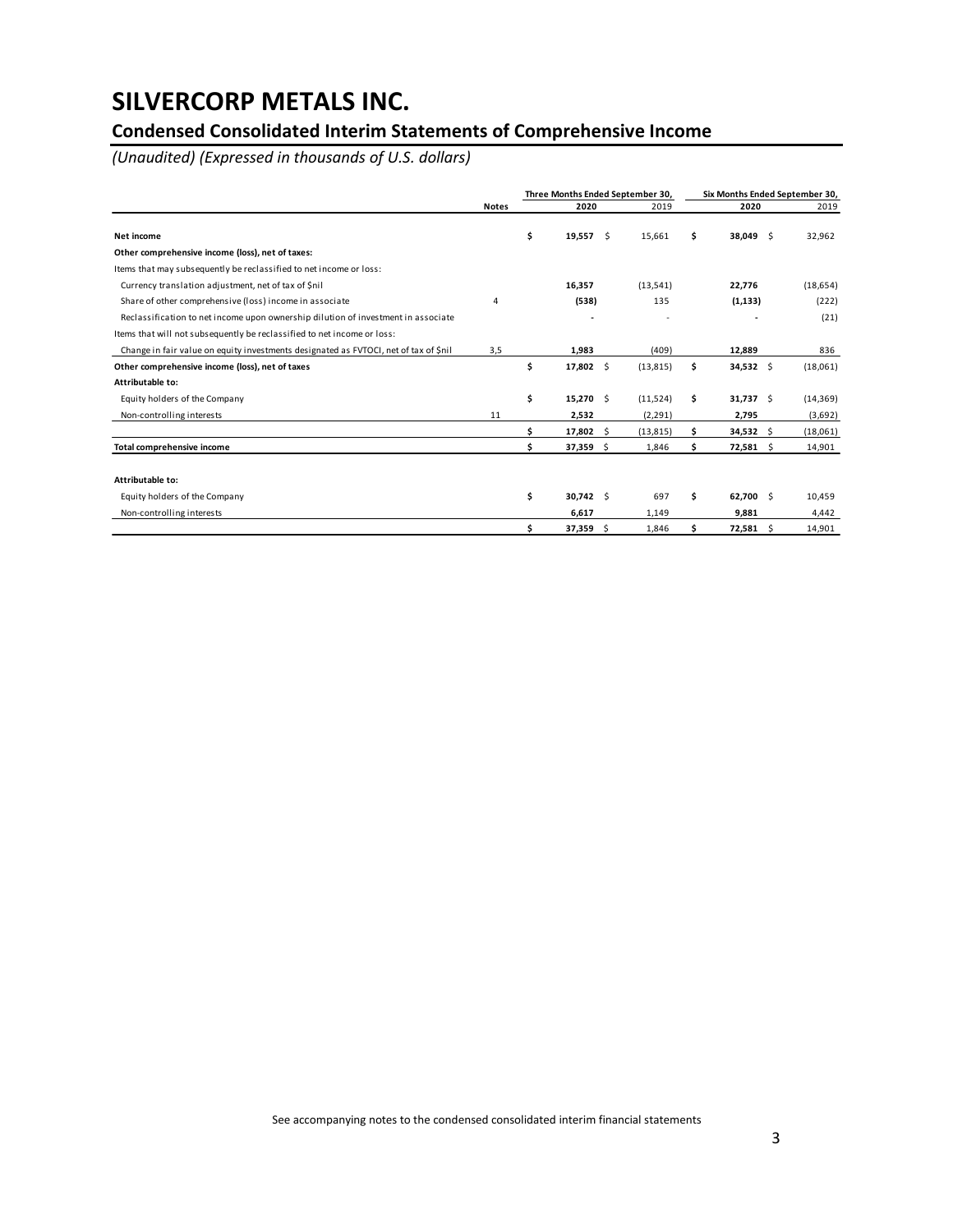### **Condensed Consolidated Interim Statements of Cash Flows**

### *(Unaudited) (Expressed in thousands of U.S. dollars)*

**SILVERCORP METALS INC.**

**CONSOLIDATED STATEMENTS OF CASH FLOWS**

**(Expressed in thousands of US dollars)**

|                                                              |                |                   | Three Months Ended September 30, |                      | Six Months Ended September 30, |
|--------------------------------------------------------------|----------------|-------------------|----------------------------------|----------------------|--------------------------------|
|                                                              | <b>Notes</b>   | 2020              | 2019                             | 2020                 | 2019                           |
| Cash provided by                                             |                |                   |                                  |                      |                                |
| <b>Operating activities</b>                                  |                |                   |                                  |                      |                                |
| Net income                                                   |                | \$<br>$19,557$ \$ | 15,661                           | \$<br>38,049<br>- \$ | 32,962                         |
| Add (deduct) items not affecting cash:                       |                |                   |                                  |                      |                                |
| Finance costs                                                | 15             | 84                | 136                              | 231                  | 311                            |
| Depreciation, amortization and depletion                     |                | 6,029             | 6,203                            | 12,177               | 12,423                         |
| Share of loss in associate                                   | 4              | 319               | 244                              | 480                  | 525                            |
| Dilution gain on investment in associate                     | 4              |                   |                                  |                      | (723)                          |
| Reclassification of other comprehensive loss upon ownership  |                |                   |                                  |                      |                                |
| dilution of investment in associate                          |                |                   |                                  |                      | (21)                           |
| Income tax expense (recovery)                                | 16             | 5,877             | 5,139                            | 11,259               | 4,651                          |
| Gain on equity investments designated as FVTPL               | 3,5            | (2,771)           |                                  | (8,237)              |                                |
| Loss on disposal of plant and equipment                      | 6              | 19                | 121                              | 211                  | 263                            |
| Gain on disposal of mineral rights and properties            | $\overline{7}$ |                   | $\overline{a}$                   |                      | (1, 477)                       |
| Share-based compensation                                     |                | 1,032             | 701                              | 1,755                | 1,026                          |
| Reclamation expenditures                                     |                |                   | (63)                             | (68)                 | (74)                           |
| Income taxes paid                                            |                | (3,074)           | (1,011)                          | (5,823)              | (2,930)                        |
| Interest paid                                                |                | (25)              | (32)                             | (50)                 | (105)                          |
| Changes in non-cash operating working capital                | 19             | 2,544             | (870)                            | 9,759                | (715)                          |
| Net cash provided by operating activities                    |                | 29,591            | 26,229                           | 59,743               | 46,116                         |
| <b>Investing activities</b>                                  |                |                   |                                  |                      |                                |
| Mineral rights and properties                                |                |                   |                                  |                      |                                |
| Capital expenditures                                         |                | (8,853)           | (7, 239)                         | (16, 714)            | (14,009)                       |
| Proceeds on disposals                                        | $\overline{7}$ |                   | 1,455                            |                      | 6,146                          |
| Plant and equipment                                          |                |                   |                                  |                      |                                |
| Additions                                                    |                | (2, 189)          | (2, 158)                         | (2,995)              | (4,329)                        |
|                                                              | 6              |                   | $\overline{2}$                   | 1                    |                                |
| Proceeds on disposals<br>Reclamation deposits                |                |                   |                                  |                      | 3                              |
|                                                              |                |                   |                                  |                      |                                |
| Paid<br>Refund                                               |                | (11)              | (1, 543)                         | (261)                | (1,549)                        |
|                                                              |                | 30                |                                  | 1,805                |                                |
| Other investments                                            | 5              |                   |                                  |                      |                                |
| Acquisition                                                  | 5              | (5,865)<br>1,232  | (1,726)                          | (11, 403)            | (1,726)<br>1,266               |
| Proceeds on disposals                                        | 4              |                   | 1,266                            | 17,806               |                                |
| Investment in associate                                      |                |                   | (187)                            | (5,805)              | (3,210)                        |
| Net redemptions (purchases) of short-term investments        |                | (16, 341)         | (9, 543)                         | (15, 451)            | (33, 618)                      |
| Principal received on lease receivable                       | 8              | 49                | 9                                | 94                   | 36                             |
| Net cash used in investing activities                        |                | (31, 948)         | (19, 664)                        | (32, 923)            | (50, 990)                      |
| <b>Financing activities</b>                                  |                |                   |                                  |                      |                                |
| Related parties                                              |                |                   |                                  |                      |                                |
| Repayments received                                          |                |                   |                                  | 1,423                |                                |
| Bank loan                                                    |                |                   |                                  |                      |                                |
| Repayment                                                    |                |                   |                                  |                      | (4,369)                        |
| Principal payments on lease obligation                       | 8              | (138)             | (187)                            | (270)                | (288)                          |
| Non-controlling interests                                    |                |                   |                                  |                      |                                |
| Distribution                                                 | 11             |                   | (3,259)                          | (3,239)              | (3,259)                        |
| Cash dividends distributed                                   | 9(c)           |                   |                                  | (2, 178)             | (2, 125)                       |
| Proceeds from issuance of common shares                      |                | 1,854             | 4,857                            | 2,686                | 5,077                          |
| Net cash provided by (used in) financing activities          |                | 1,716             | 1,411                            | (1,578)              | (4,964)                        |
| Effect of exchange rate changes on cash and cash equivalents |                | 1,937             | (1, 207)                         | 4,301                | (1,511)                        |
|                                                              |                |                   |                                  |                      |                                |
| Increase (decrease) in cash and cash equivalents             |                | 1,296             | 6,769                            | 29,543               | (11, 349)                      |
| Cash and cash equivalents, beginning of the period           |                | 94,024            | 49,323                           | 65,777               | 67,441                         |
| Cash and cash equivalents, end of the period                 |                | \$<br>95,320 \$   | 56,092                           | \$<br>95,320 \$      | 56,092                         |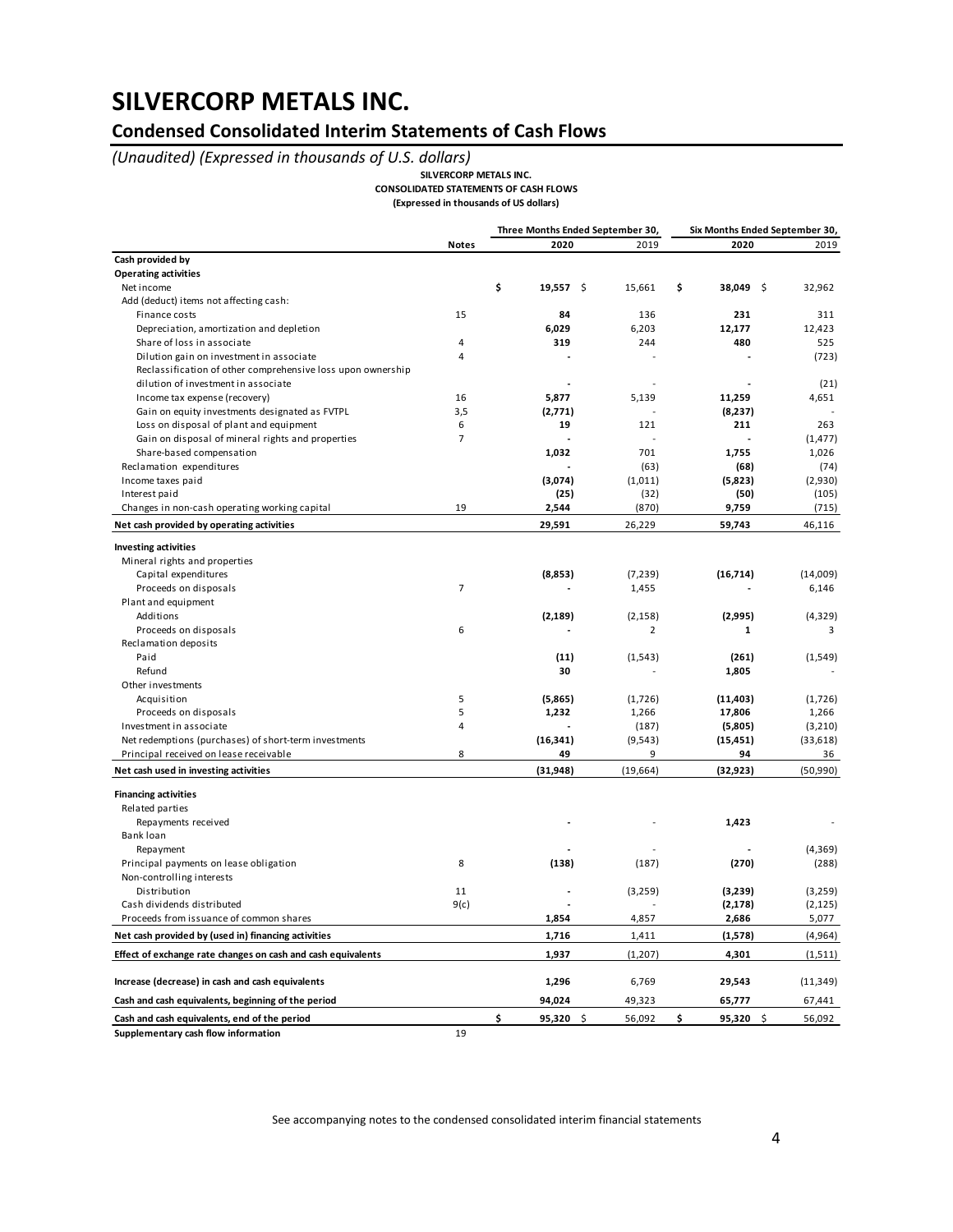### **Condensed Consolidated Interim Statements of Changes in Equity**

*(Unaudited) (Expressed in thousands of U.S. dollars, except numbers for share figures)*

|                                             |              | Share capital       |                          |                            | Equity reserves |                                         |                          |                                                                      |                              |              |
|---------------------------------------------|--------------|---------------------|--------------------------|----------------------------|-----------------|-----------------------------------------|--------------------------|----------------------------------------------------------------------|------------------------------|--------------|
|                                             | <b>Notes</b> | Number of<br>shares | Amount                   | Share<br>option<br>reserve | Reserves        | Accumulated other<br>comprehensive loss | Retained<br>earnings     | Total equity attributable<br>to the equity holders of<br>the Company | Non-controlling<br>interests | Total equity |
| Balance, April 1, 2019                      |              | 169,842,052         | \$231,269                | $$15,898$ \$               | 25,409 \$       | $(41,864)$ \$                           | 116,734 \$               | 347,446 \$                                                           | 65,735 \$                    | 413,181      |
| Adjustment upon adoption of IFRS 16         |              |                     |                          |                            |                 | 167                                     | (823)                    | (656)                                                                |                              | (656)        |
| Options exercised                           |              | 2,443,406           | 6,982                    | (1,905)                    |                 |                                         |                          | 5,077                                                                |                              | 5,077        |
| Share-based compensation                    |              |                     | $\overline{\phantom{a}}$ | 1,026                      |                 |                                         | $\overline{\phantom{a}}$ | 1,026                                                                |                              | 1,026        |
| Dividends declared                          |              |                     |                          |                            |                 | $\overline{\phantom{a}}$                | (2, 125)                 | (2, 125)                                                             |                              | (2, 125)     |
| Distribution to non-controlling interests   |              |                     |                          |                            |                 |                                         |                          |                                                                      | (3, 259)                     | (3,259)      |
| Disposal of common shares held by associate |              |                     | 1,127                    |                            |                 |                                         |                          | 1,127                                                                |                              | 1,127        |
| Comprehensive (loss) income                 |              |                     | $\overline{\phantom{a}}$ | $\overline{\phantom{a}}$   |                 | (14, 369)                               | 24,828                   | 10,459                                                               | 4,442                        | 14,901       |
| Balance, September 30, 2019                 |              | 172,285,458         | \$239,378                | $$15,019$ \$               | 25,409          | $(56,066)$ \$<br>Ŝ                      | 138,614 \$               | $362,354$ \$                                                         | 66,918 \$                    | 429,272      |
| Options exercised                           |              | 1,390,000           | 4,021                    | (1,097)                    |                 |                                         |                          | 2,924                                                                |                              | 2,924        |
| Restricted share units vested               |              | 141,376             | 527                      | (527)                      |                 |                                         |                          |                                                                      |                              |              |
| Share-based compensation                    |              |                     | $\overline{\phantom{a}}$ | 1,643                      |                 |                                         |                          | 1,643                                                                |                              | 1,643        |
| Dividends declared                          |              |                     |                          |                            |                 |                                         | (2, 162)                 | (2, 162)                                                             |                              | (2, 162)     |
| Comprehensive (loss) income                 |              |                     |                          |                            |                 | (5, 523)                                | 9,446                    | 3,923                                                                | 3,372                        | 7,295        |
| Balance, March 31, 2020                     |              | 173,816,834         | \$243,926                | $$15,038$ \$               | 25,409 \$       | (61,589)                                | 145,898 \$<br>-S         | 368,682 \$                                                           | 70,290 \$                    | 438,972      |
| Options exercised                           |              | 1,218,756           | 3,663                    | (977)                      |                 |                                         |                          | 2,686                                                                |                              | 2,686        |
| Restricted share units vested               |              | 155,874             | 582                      | (582)                      |                 |                                         |                          |                                                                      |                              |              |
| Share-based compensation                    |              |                     | $\overline{\phantom{a}}$ | 1,755                      |                 |                                         |                          | 1,755                                                                |                              | 1,755        |
| Dividends declared                          | 9(c)         |                     |                          | $\overline{\phantom{a}}$   |                 |                                         | (2, 178)                 | (2, 178)                                                             |                              | (2, 178)     |
| Distribution to non-controlling interests   | 11           |                     |                          |                            |                 |                                         |                          |                                                                      | (3, 239)                     | (3,239)      |
| Comprehensive income                        |              |                     |                          | $\overline{\phantom{a}}$   |                 | 31,737                                  | 30,963                   | 62,700                                                               | 9,881                        | 72,581       |
| Balance, September 30, 2020                 |              | 175,191,464         | \$248,171                | $$15,234$ \$               | 25,409          | $(29, 852)$ \$<br>Ŝ                     | 174,683 \$               | $433,645$ \$                                                         | 76,932 \$                    | 510,577      |

See accompanying notes to the condensed consolidated interim financial statements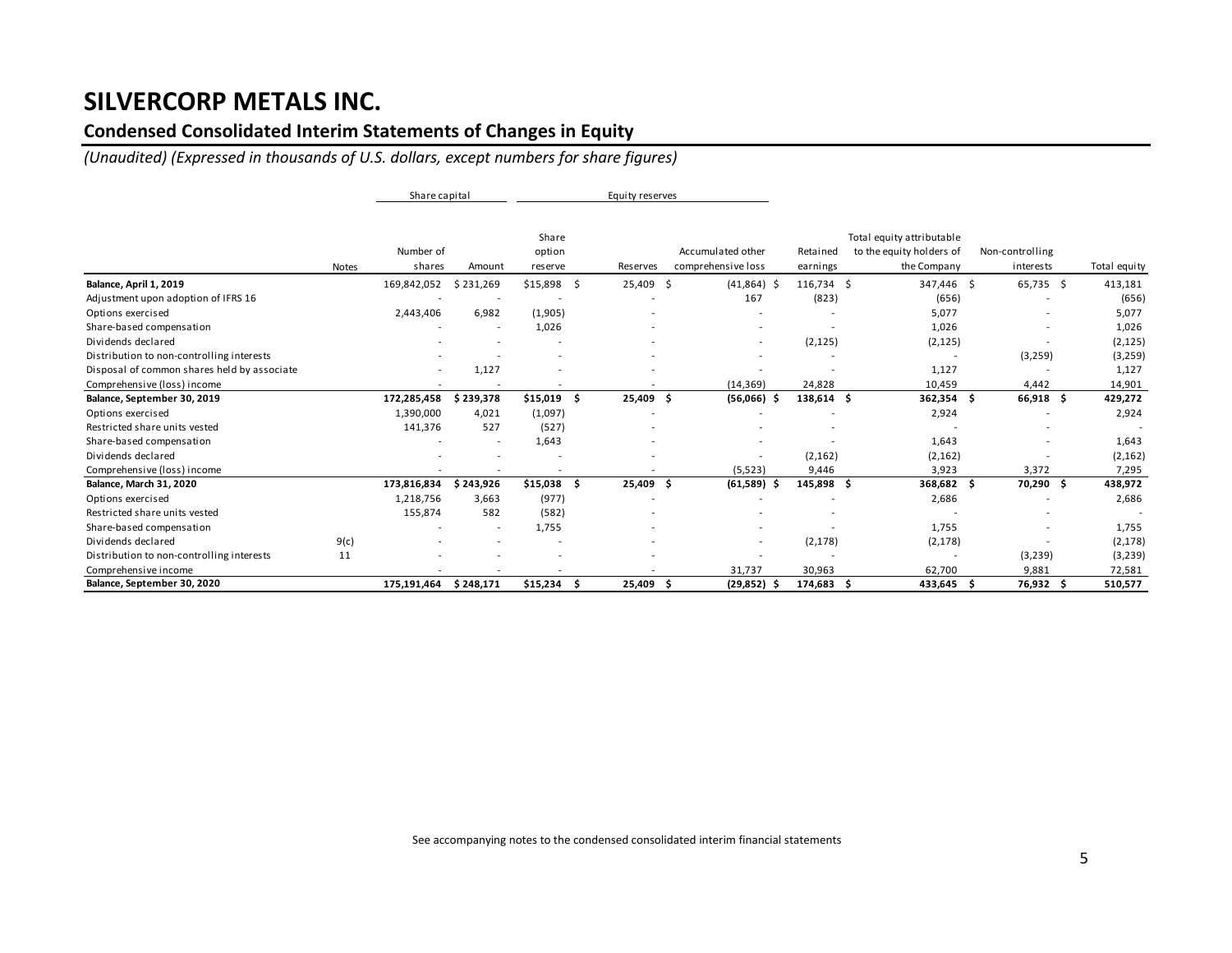**Notes to Condensed Consolidated Interim Financial Statements as at September 30, 2020 and for three and six months ended September 30, 2020 and 2019**

*(Unaudited) (Expressed in thousands of U.S. dollars, except numbers for share and per share figures or otherwise stated)*

### **1. CORPORATE INFORMATION**

Silvercorp Metals Inc., along with its subsidiary companies (collectively the "Company"), is engaged in the acquisition, exploration, development, and mining of mineral properties. The Company's producing mines and other current exploration and development projects are located in China.

The Company is a publicly listed company incorporated in the Province of British Columbia, Canada, with limited liability under the legislation of the Province of British Columbia. The Company's shares are traded on the Toronto Stock Exchange and NYSE American.

The head office, registered address and records office of the Company are located at 1066 West Hastings Street, Suite 1750, Vancouver, British Columbia, Canada, V6E 3X1.

Operating results for the three and six months ended September 30, 2020, are not necessarily indicative of the results that may be expected for the year ending March 31, 2021.

### **2. SIGNIFICANT ACCOUNTING POLICIES**

#### *(a) Statement of Compliance*

These condensed consolidated interim financial statements have been prepared in accordance with International Accounting Standard 34 – *Interim Financial Reporting ("IAS 34")* of the International Financial Reporting Standards ("IFRS") as issued by the International Accounting Standards Board ("IASB"). These condensed consolidated interim financial statements should be read in conjunction with the Company's audited consolidated financial statements for the year ended March 31, 2020. These condensed consolidated interim financial statements follow the same significant accounting policies set out in note 2 to the audited consolidated financial statements for the year ended March 31, 2020.

These condensed consolidated interim financial statements were authorized for issue in accordance with a resolution of the Board of Directors dated November 4, 2020.

#### *(b)Basis of Consolidation*

These condensed consolidated interim financial statements include the accounts of the Company and its wholly or partially owned subsidiaries.

Subsidiaries are consolidated from the date on which the Company obtains control up to the date of the disposition of control. Control is achieved when the Company has power over the subsidiary, is exposed or has rights to variable returns from its involvement with the subsidiary and has the ability to use its power to affect its returns.

For non-wholly owned subsidiaries over which the Company has control, the net assets attributable to outside equity shareholders are presented as "non-controlling interests" in the equity section of the consolidated balance sheets. Net income for the period that is attributable to the non-controlling interests is calculated based on the ownership of the non-controlling interest shareholders in the subsidiary. Adjustments to recognize the non-controlling interests' share of changes to the subsidiary's equity are made even if this results in the non-controlling interests having a deficit balance. Changes in the Company's ownership interest in a subsidiary that do not result in a loss of control are recorded as equity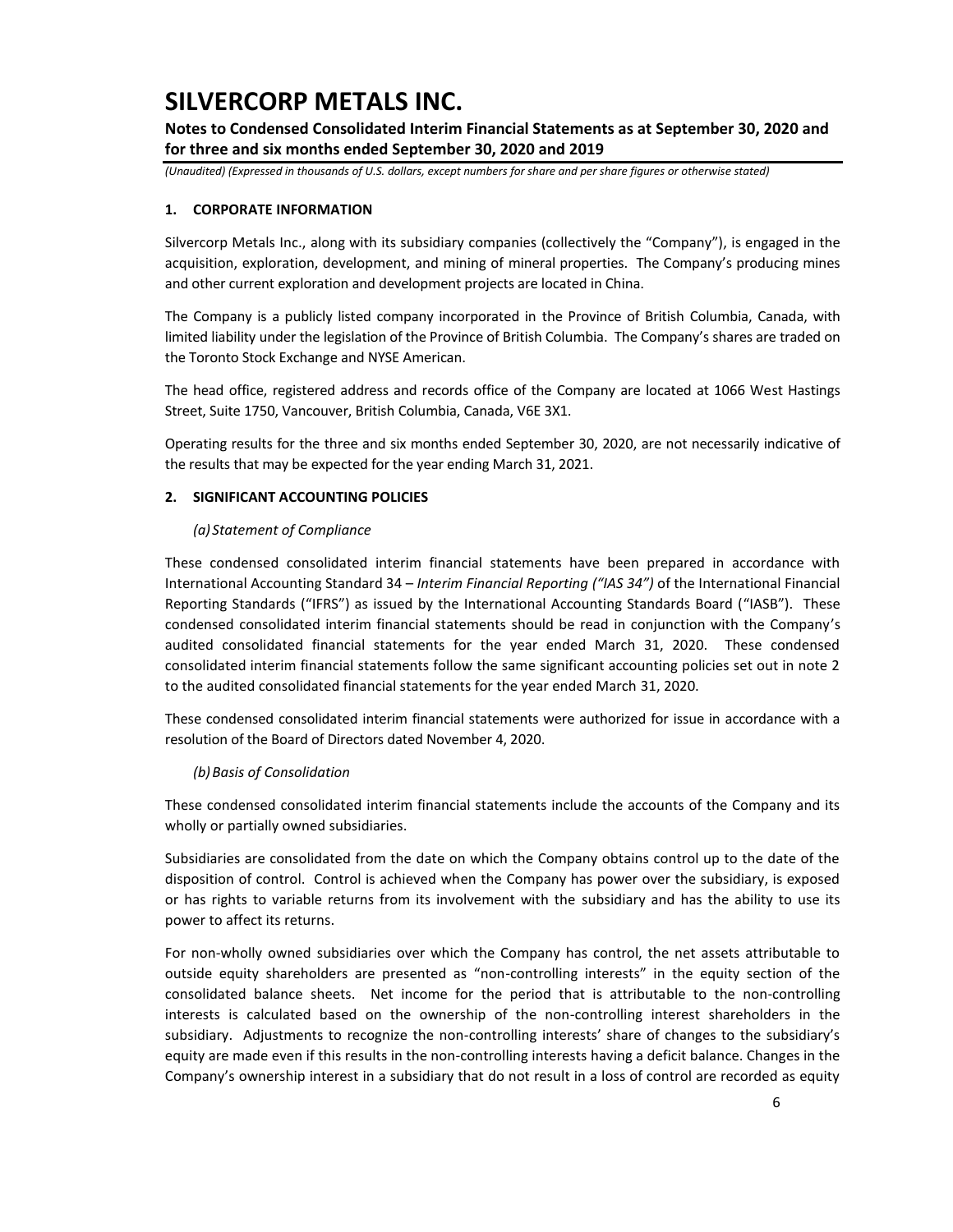**Notes to Condensed Consolidated Interim Financial Statements as at September 30, 2020 and for three and six months ended September 30, 2020 and 2019**

*(Unaudited) (Expressed in thousands of U.S. dollars, except numbers for share and per share figures or otherwise stated)*

transactions. The carrying amount of non-controlling interests is adjusted to reflect the change in the noncontrolling interests' relative interests in the subsidiary and the difference between the adjustment to the carrying amount of non-controlling interest and the Company's share of proceeds received and/or consideration paid is recognized directly in equity and attributed to equity holders of the Company.

Balances, transactions, revenues and expenses between the Company and its subsidiaries are eliminated on consolidation.

|                                                     |                    |               | Proportion of ownership interest held |           |                      |
|-----------------------------------------------------|--------------------|---------------|---------------------------------------|-----------|----------------------|
|                                                     |                    | Country of    | September 30,                         | March 31, |                      |
| Name of subsidiaries                                | Principal activity | incorporation | 2020                                  | 2020      | Mineral properties   |
| Silvercorp Metals China Inc.                        | Holding company    | Canada        | 100%                                  | 100%      |                      |
| Silvercorp Metals (China) Inc.                      | Holding company    | China         | 100%                                  | 100%      |                      |
| 0875786 B.C. LTD.                                   | Holding company    | Canada        | 100%                                  | 100%      |                      |
| Fortune Mining Limited                              | Holding company    | BVI (i)       | 100%                                  | 100%      |                      |
| Fortune Copper Limited                              | Holding company    | <b>BVI</b>    | 100%                                  | 100%      |                      |
| Fortune Gold Mining Limited                         | Holding company    | <b>BVI</b>    | 100%                                  | 100%      |                      |
| Victor Resources Ltd.                               | Holding company    | <b>BVI</b>    | 100%                                  | 100%      |                      |
| Yangtze Mining Ltd.                                 | Holding company    | <b>BVI</b>    | 100%                                  | 100%      |                      |
| Victor Mining Ltd.                                  | Holding company    | <b>BVI</b>    | 100%                                  | 100%      |                      |
| Yangtze Mining (H.K.) Ltd.                          | Holding company    | Hong Kong     | 100%                                  | 100%      |                      |
| Fortune Gold Mining (H.K.) Limited                  | Holding company    | Hong Kong     | 100%                                  | 100%      |                      |
| Wonder Success Limited                              | Holding company    | Hong Kong     | 100%                                  | 100%      |                      |
| Henan Huawei Mining Co. Ltd. ("Henan Huawei")       | Mining             | China         | 80%                                   | 80%       | Ying Mining District |
| Henan Found Mining Co. Ltd. ("Henan Found")         | Mining             | China         | 77.5%                                 | 77.5%     |                      |
| Xinshao Yunxiang Mining Co., Ltd. ("Yunxiang")      | Mining             | China         | 70%                                   | 70%       | <b>BYP</b>           |
| Guangdong Found Mining Co. Ltd. ("Guangdong Found") | Mining             | China         | 99%                                   | 99%       | GC                   |

Details of the Company's significant subsidiaries which are consolidated are as follows:

(i) British Virgin Islands ("BVI")

*(c) Significant Accounting Judgments and Estimates*

The current outbreak of COVID-19 resulted in a series of public health and emergency measures that have been put in place globally to combat the spread of the virus. These measures have led to significant disruption to the global economic conditions and financial markets. The full extent of the impact of COVID-19 on operations and future financial performances is currently unknown.

IFRS requires management to make judgments, estimates and assumptions about future events that affect the reported amounts and disclosures, including but not limited to the potential impact arising from COVID-19 and government regulations and measures amid at reducing its transmission. As the extent and duration of the impact from COVID-19 remain unclear, the Company's judgments and estimates may evolve as conditions change. Actual results may differ from those estimates.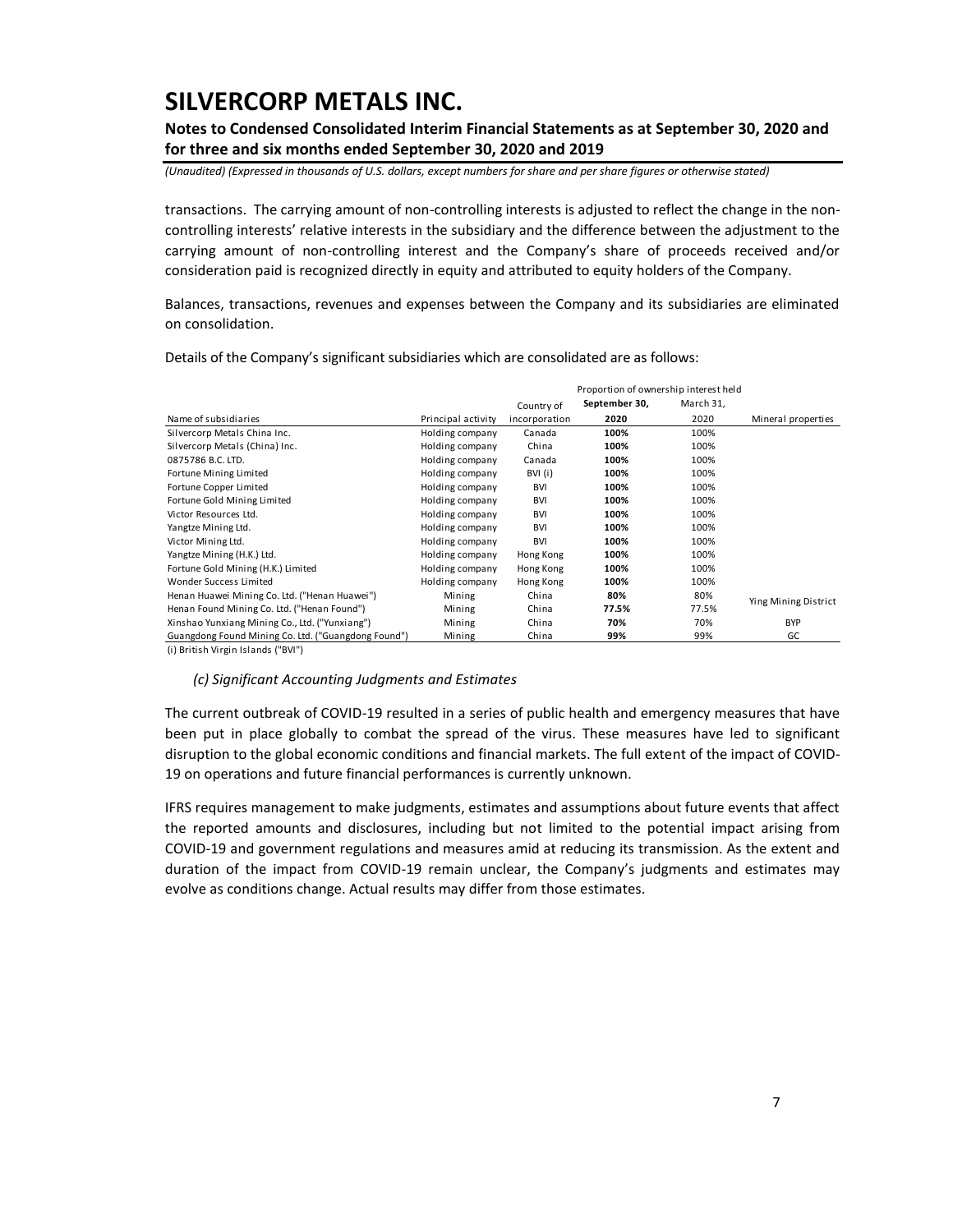**Notes to Condensed Consolidated Interim Financial Statements as at September 30, 2020 and for three and six months ended September 30, 2020 and 2019**

*(Unaudited) (Expressed in thousands of U.S. dollars, except numbers for share and per share figures or otherwise stated)*

#### **3. SHORT-TERM INVESTMENT**

As at September 30, 2020, short-term investments consist of the following:

|                          | Amount  | Interest rates     | Maturity                          |
|--------------------------|---------|--------------------|-----------------------------------|
| Bankers acceptance       | 10.301  | 3.56%              | October 26, 2020 - March 29, 2021 |
| <b>Bonds</b>             | 18.724  | $6.00\% - 13.00\%$ | November 6, 2020 - June 27, 2024  |
| Money market instruments | 75.738  |                    |                                   |
|                          | 104,763 |                    |                                   |

As at March 31, 2020, short-term investments consist of the following:

|                          | Amount | Interest rates     | Maturity                      |
|--------------------------|--------|--------------------|-------------------------------|
| <b>Bonds</b>             | 23.313 | $6.00\% - 13.00\%$ | April 2, 2020 - June 27, 2024 |
| Money market instruments | 53.429 |                    |                               |
|                          | 76.742 |                    |                               |

All bonds were purchased in open markets and are readily tradable.

On April 26, 2020, the Company entered into a definitive agreement with Guyana Goldfields Inc. ("Guyana Goldfields"), and subsequently amended on May 16, 2020 (collectively, the "Arrangement Agreement") to acquire all of the issued and outstanding shares of Guyana Goldfields. On June 10, 2020, Guyana Goldfield terminated the Arrangement Agreement and paid the Company a break fee of \$6,497 (CAD\$9,000). The gain was recorded as a recovery of property evaluation and business development expense on the condensed consolidated interim statements of income to net off related expenditure and cost. The fair value of the shares of Guyana Goldfields that the Company held as at June 30, 2020 was reclassified to short-term investments from other investments. All shares of Guyana Goldfields held by the Company were then disposed during the three months ended September 30, 2020 and gains of \$381 and \$226 were recognized in the Condensed Consolidated Interim Statement of Income and Condensed Consolidated Interim Statement of Comprehensive Income respectively.

### **4. INVESTMENT IN AN ASSOCIATE**

New Pacific Metals Corp. ("NUAG") is a Canadian public company listed on the TSX Exchange (symbol: NUAG). NUAG is a related party of the Company by way of two common directors and one common officer, and the Company accounts for its investment in NUAG using the equity method as it is able to exercise significant influence over the financial and operating policies of NUAG.

On June 9, 2020, the Company participated in an offering of common shares of NUAG underwritten by BMO Capital Markets and acquired an additional 1,320,710 common shares of NUAG for a cost of \$5,805.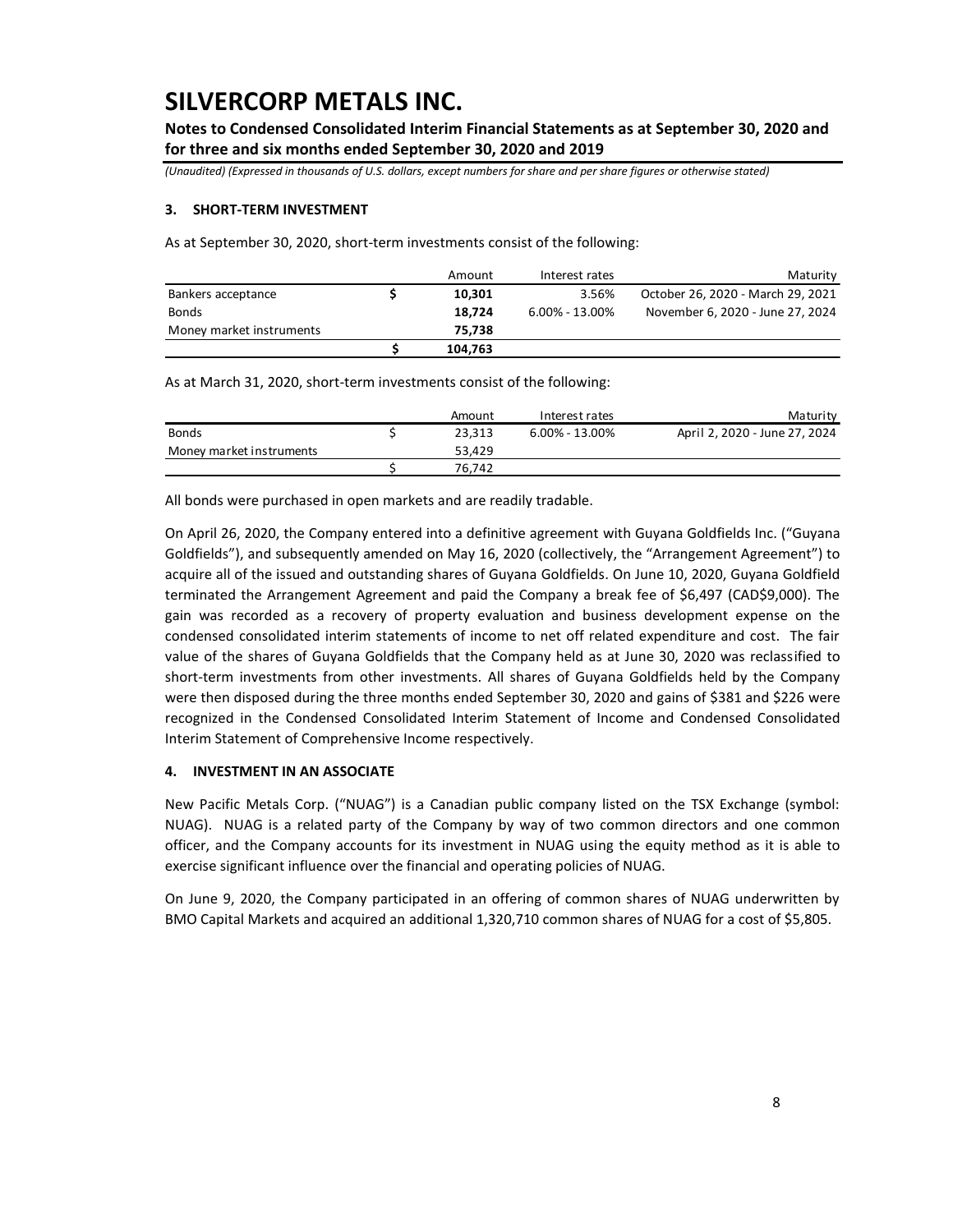**Notes to Condensed Consolidated Interim Financial Statements as at September 30, 2020 and for three and six months ended September 30, 2020 and 2019**

*(Unaudited) (Expressed in thousands of U.S. dollars, except numbers for share and per share figures or otherwise stated)*

As at September 30, 2020, the Company owned 43,917,216 common shares of NUAG (March 31, 2020 – 42,596,506), representing an ownership interest of 28.8% (March 31, 2020 – 28.8%). The summary of the investment in NUAG common shares and its market value as at the respective balance sheet dates are as follows:

|                                                 |            |     |          | Value of NUAG's     |
|-------------------------------------------------|------------|-----|----------|---------------------|
|                                                 | Number of  |     |          | common shares per   |
|                                                 | shares     |     | Amount   | quoted market price |
| Balance April 1, 2019                           | 39,346,300 | Ŝ.  | 38,703   | - \$<br>69,783      |
| Purchase from open market                       | 502,600    |     | 861      |                     |
| Exercise of warrants                            | 1,500,000  |     | 2,349    |                     |
| Participation in public offering                | 1,247,606  |     | 3,820    |                     |
| Share of net loss                               |            |     | (1,276)  |                     |
| Share of other comprehensive income             |            |     | 1,077    |                     |
| Dilution gain                                   |            |     | 723      |                     |
| Disposal of common shares held by the associate |            |     | 1,127    |                     |
| Foreign exchange impact                         |            |     | (2,829)  |                     |
| Balance March 31, 2020                          | 42,596,506 | -\$ | 44,555   | 148,624<br>\$.      |
| Participation in public offering                | 1,320,710  |     | 5,805    |                     |
| Share of net loss                               |            |     | (480)    |                     |
| Share of other comprehensive loss               |            |     | (1, 133) |                     |
| Foreign exchange impact                         |            |     | 2,840    |                     |
| Balance September 30, 2020                      | 43,917,216 | \$  | 51,587   | \$<br>212,030       |

#### **5. OTHER INVESTMENTS**

|                                         |    | September 30, 2020 |    |       |  |  |
|-----------------------------------------|----|--------------------|----|-------|--|--|
| Equity investments designated as FVTOCI |    |                    |    |       |  |  |
| Public companies                        | \$ | 4,897              | \$ | 6,633 |  |  |
| Private companies                       |    | 2,207              |    | 2,117 |  |  |
|                                         |    | 7,104              |    | 8,750 |  |  |
| Equity investments designated as FVTPL  |    |                    |    |       |  |  |
| Public companies                        |    | 4,803              |    |       |  |  |
| Private companies                       |    | 4,518              |    |       |  |  |
|                                         |    | 9,321              |    |       |  |  |
| <b>Total</b>                            | Ś  | 16,425             |    | 8,750 |  |  |

Investments in publicly traded companies represent equity interests of other publicly-trading mining companies that the Company has acquired through the open market or through private placements. Investment in equity instruments that are held for trading are classified as FVTPL. For other investment in equity instruments, the Company can make an irrevocable election, on an instrument-by-instrument basis, to designate them as FVTOCI.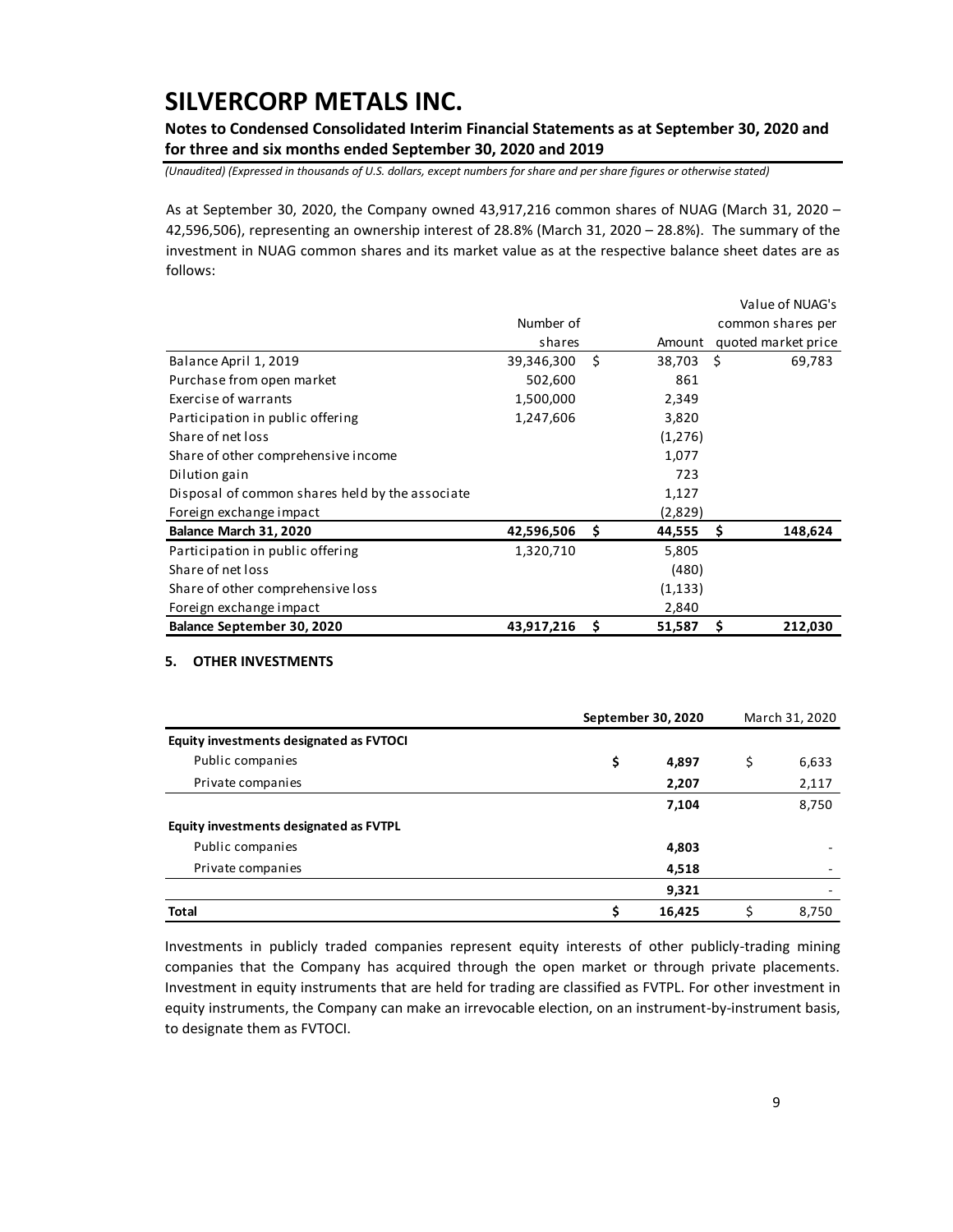**Notes to Condensed Consolidated Interim Financial Statements as at September 30, 2020 and for three and six months ended September 30, 2020 and 2019**

*(Unaudited) (Expressed in thousands of U.S. dollars, except numbers for share and per share figures or otherwise stated)*

The continuity of such investments is as follows:

|                                                 |                   |    | <b>Accumulated fair</b><br>value change | <b>Accumulated fair</b><br>value change |
|-------------------------------------------------|-------------------|----|-----------------------------------------|-----------------------------------------|
|                                                 | <b>Fair Value</b> |    | included in OCI                         | included in P&L                         |
| April 1, 2019                                   | \$<br>9,253       | -Ś | (35, 128)                               |                                         |
| Gain on equity investments                      | 249               |    | 249                                     |                                         |
| Acquisition                                     | 7,851             |    |                                         |                                         |
| Disposal                                        | (8, 454)          |    |                                         |                                         |
| Impact of foreign currency translation          | (149)             |    |                                         |                                         |
| March 31, 2020                                  | \$<br>$8,750$ \$  |    | (34,879)                                |                                         |
| Gain on equity investments designated as FVTOCI | 12,663            |    | 12,663                                  |                                         |
| Gain on equity investments designated as FVTPL  | 7,856             |    |                                         | 7,856                                   |
| Acquisition                                     | 11,403            |    |                                         |                                         |
| Disposal                                        | (17, 806)         |    |                                         |                                         |
| Reclassified to short-term investments          | (7,511)           |    |                                         |                                         |
| Impact of foreign currency translation          | 1,070             |    |                                         |                                         |
| September 30, 2020                              | \$<br>16,425      | \$ | $(22, 216)$ \$                          | 7,856                                   |

### **6. PLANT AND EQUIPMENT**

Plant and equipment consist of:

|                                                       |    | Land use rights |    | Office       |    |                |    | Motor        |    | Construction   |      |              |
|-------------------------------------------------------|----|-----------------|----|--------------|----|----------------|----|--------------|----|----------------|------|--------------|
| Cost                                                  |    | and building    |    | equipment    |    | Machinery      |    | vehicles     |    | in progress    |      | <b>Total</b> |
| Balance as at April 1, 2019                           | \$ | 100,028         | \$ | 7,735        | \$ | $29,452$ \$    |    | 6,722        | Ŝ. | 5,790          | - Ś  | 149,727      |
| Adjustment upon adoption of IFRS 16                   | Ś  | 360             | Ś  |              | Ś  |                | Ś  |              | Ś  |                | Š.   | 360          |
| Additions                                             |    | 1,736           |    | 1,060        |    | 1,082          |    | 681          |    | 3.618          |      | 8,177        |
| Disposals                                             |    | (6,932)         |    | (368)        |    | (3, 265)       |    | (630)        |    | (52)           |      | (11, 247)    |
| Reclassification of asset groups <sup>(1)</sup>       |    | 6,908           |    |              |    | 65             |    |              |    | (6,973)        |      |              |
| Impact of foreign currency translation                |    | (5,646)         |    | (417)        |    | (1,534)        |    | (357)        |    | (247)          |      | (8, 201)     |
| Balance as at March 31, 2020                          | \$ | 96,454 \$       |    | $8,010$ \$   |    | 25,800 \$      |    | $6,416$ \$   |    | $2,136$ \$     |      | 138,816      |
| Additions                                             |    | 39              |    | 542          |    | 452            |    | 417          |    | 2,395          |      | 3,845        |
| Disposals                                             |    | (78)            |    | (22)         |    | (162)          |    | (339)        |    | (82)           |      | (683)        |
| Reclassification of asset groups <sup>(1)</sup>       |    | 877             |    |              |    | 990            |    |              |    | (1,867)        |      |              |
| Impact of foreign currency translation                |    | 4,202           |    | 369          |    | 1,156          |    | 278          |    | 105            |      | 6,110        |
| Ending balance as at September 30, 2020               | \$ | 101,494 \$      |    | 8,899 \$     |    | $28,236$ \$    |    | $6,772$ \$   |    | $2,687$ \$     |      | 148,088      |
| Impairment, accumulated depreciation and amortization |    |                 |    |              |    |                |    |              |    |                |      |              |
| Balance as at April 1, 2019                           | Ś  | $(49,929)$ \$   |    | $(5,409)$ \$ |    | $(20,701)$ \$  |    | $(5,017)$ \$ |    | $(54)$ \$      |      | (81, 110)    |
| Disposals                                             |    | 6,821           |    | 278          |    | 3,051          |    | 574          |    | 52             |      | 10,776       |
| Depreciation and amortization                         |    | (3, 481)        |    | (527)        |    | (1,601)        |    | (384)        |    |                |      | (5,993)      |
| Impact of foreign currency translation                |    | 2,602           |    | 283          |    | 1,083          |    | 263          |    | $\overline{2}$ |      | 4,233        |
| Balance as at March 31, 2020                          | Ś  | $(43,987)$ \$   |    | $(5,375)$ \$ |    | $(18, 168)$ \$ |    | $(4,564)$ \$ |    | $\sim$         | Ś.   | (72,094)     |
| Disposals                                             |    | 70              |    | 19           |    | 78             |    | 304          |    |                |      | 471          |
| Depreciation and amortization                         |    | (1,882)         |    | (292)        |    | (745)          |    | (221)        |    |                |      | (3, 140)     |
| Impact of foreign currency translation                |    | (1,954)         |    | (244)        |    | (809)          |    | (194)        |    |                |      | (3,201)      |
| Ending balance as at September 30, 2020               | \$ | $(47, 753)$ \$  |    | $(5,892)$ \$ |    | $(19,644)$ \$  |    | $(4,675)$ \$ |    |                | - \$ | (77, 964)    |
| <b>Carrying amounts</b>                               |    |                 |    |              |    |                |    |              |    |                |      |              |
| Balance as at March 31, 2020                          | Ś  | 52,467          | Ś. | 2,635        | Ś. | 7,632          | Ŝ. | 1,852        | Ŝ. | 2,136          | Ś.   | 66,722       |
| Ending balance as at September 30, 2020               | Ś  | 53,741          | \$ | 3,007        | \$ | 8,592          | \$ | 2,097        | Ś  | 2,687          | \$   | 70,124       |

<sup>(1)</sup> When an asset is available for use, it is reclassified from construction in progress to one of the appropriate plant and equipment categories.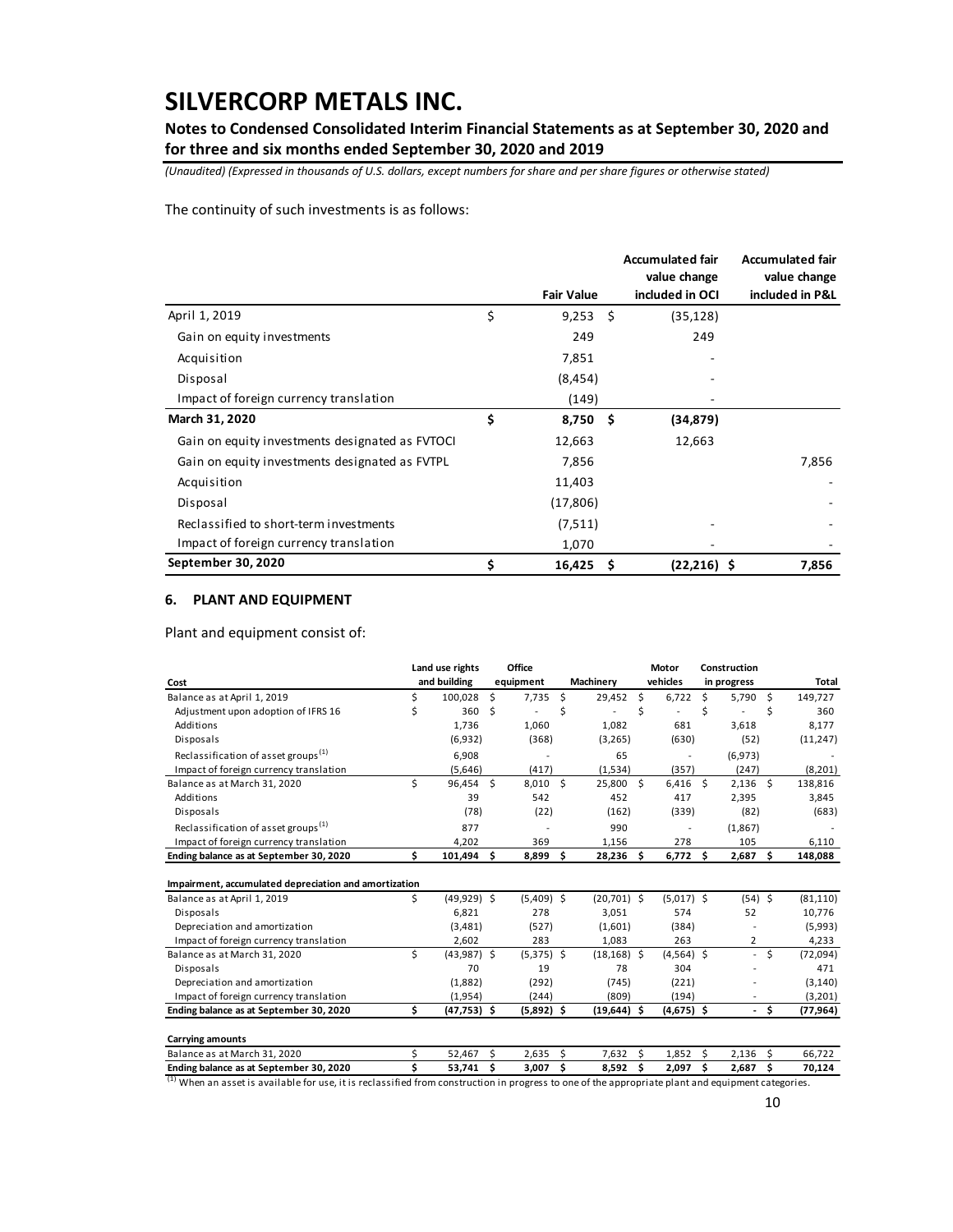**Notes to Condensed Consolidated Interim Financial Statements as at September 30, 2020 and for three and six months ended September 30, 2020 and 2019**

*(Unaudited) (Expressed in thousands of U.S. dollars, except numbers for share and per share figures or otherwise stated)*

| Carrying amounts as at September 30, 2020 |   | <b>Ying Mining District</b> |    | <b>BYP</b> |    | GC          |       | Other |    | Total  |
|-------------------------------------------|---|-----------------------------|----|------------|----|-------------|-------|-------|----|--------|
| Land use rights and building              |   | 36,406                      | Ŝ  | 3,076      | Ŝ. | $12,165$ \$ |       | 2,094 | Ŝ. | 53,741 |
| Office equipment                          |   | 2,272                       |    | 23         |    | 403         |       | 309   |    | 3,007  |
| Machinery                                 |   | 5,732                       |    | 242        |    | 2,618       |       |       |    | 8,592  |
| Motor vehicles                            |   | 1,694                       |    | 21         |    | 219         |       | 163   |    | 2,097  |
| Construction in progress                  |   | 2,112                       |    | 514        |    | 61          |       |       |    | 2,687  |
| Total                                     |   | 48,216                      | \$ | 3,876      | \$ | 15,466      | \$    | 2,566 | \$ | 70,124 |
| Carrying amounts as at March 31, 2020     |   | Ying Mining District        |    | <b>BYP</b> |    | GC          | Other |       |    | Total  |
| Land use rights and building              | Ś | 35,476 \$                   |    | 3,094      | Ŝ. | 11,762 \$   |       | 2,135 | Ŝ. | 52,467 |
| Office equipment                          |   | 1,886                       |    | 26         |    | 403         |       | 320   |    | 2,635  |
| Machinery                                 |   | 5,734                       |    | 258        |    | 1,640       |       |       |    | 7,632  |
| Motor vehicles                            |   | 1,598                       |    | 22         |    | 232         |       |       |    | 1,852  |
| Construction in progress                  |   | 419                         |    | 493        |    | 1,224       |       |       |    | 2,136  |
| Total                                     |   | 45,113                      | Ś  | 3,893      | Ś. | 15,261      | Ś     | 2,455 | Ŝ. | 66,722 |

During the three and six months ended September 30, 2020, certain plant and equipment were disposed for proceeds of \$nil and \$1 (three and six months ended September 30, 2019 - \$2 and \$3) and loss of \$19 and \$211 (three and six months ended September 30, 2019 – loss of \$121 and \$263).

### **7. MINERAL RIGHTS AND PROPERTIES**

Mineral rights and properties consist of:

|                                         |                             |                 |     | Producing and development properties |           |      | <b>Exploration and evaluation properties</b> |     |            |    |              |
|-----------------------------------------|-----------------------------|-----------------|-----|--------------------------------------|-----------|------|----------------------------------------------|-----|------------|----|--------------|
| Cost                                    | <b>Ying Mining District</b> |                 |     | <b>BYP</b><br>GC                     |           |      | XHP                                          |     | <b>RZY</b> |    | <b>Total</b> |
| Balance as at April 1, 2019             | \$                          | 288.453 \$      |     | Ŝ.<br>64.305                         | 107.161   | Ś.   | 20.909                                       |     | \$174      | Ś. | 481.002      |
| Capitalized expenditures                |                             | 23,871          |     | 6                                    | 1,617     |      |                                              |     |            |    | 25,494       |
| Mine right fees                         |                             | 797             |     |                                      |           |      |                                              |     |            |    | 797          |
| Environmental rehabiliation             |                             | (4, 299)        |     | 39                                   | 239       |      |                                              |     |            |    | (4,021)      |
| Disposition                             |                             |                 |     |                                      |           |      | (20, 485)                                    |     |            |    | (20, 485)    |
| Foreign currecy translation impact      |                             | (15,686)        |     | (778)                                | (5,706)   |      | (424)                                        |     | (10)       |    | (22, 604)    |
| Balance as at March 31, 2020            | Ś                           | 293,136         | - Ś | Ŝ.<br>63,572                         | 103.311   | Ś.   | ٠                                            | Ś   | 164        | Ś. | 460,183      |
| Capitalized expenditures                |                             | 15,303          |     |                                      | 2,170     |      |                                              |     |            |    | 17,473       |
| Foreign currecy translation impact      |                             | 13,050          |     | 600                                  | 4.525     |      |                                              |     | 10         |    | 18,185       |
| Ending balance as at September 30, 2020 | \$                          | 321,489         | - Ś | \$.<br>64,172                        | 110,006   | \$   | . .                                          | \$. | 174        | \$ | 495,841      |
| Impairment and accumulated depletion    |                             |                 |     |                                      |           |      |                                              |     |            |    |              |
| Balance as at April 1, 2019             | \$                          | $(91, 179)$ \$  |     | $(57,083)$ \$                        | (80, 491) | Ś.   | $(13, 155)$ \$                               |     | (174)      | Ŝ. | (242,082)    |
| Depletion                               |                             | (14, 282)       |     |                                      | (2, 165)  |      |                                              |     |            |    | (16, 447)    |
| Disposition                             |                             |                 |     |                                      |           |      | 12,888                                       |     |            |    | 12,888       |
| Foreign currecy translation impact      |                             | 5,071           |     | 395                                  | 4,301     |      | 267                                          |     | 10         |    | 10,044       |
| Balance as at March 31, 2020            | \$                          | $(100, 390)$ \$ |     | $(56,688)$ \$                        | (78, 355) | Ŝ.   | ٠                                            | \$  | (164)      | Ś. | (235, 597)   |
| Depletion                               |                             | (7, 288)        |     |                                      | (1,222)   |      |                                              |     |            |    | (8,510)      |
| Foreign currecy translation impact      |                             | (4,530)         |     | (303)                                | (3, 421)  |      |                                              |     | (10)       |    | (8, 264)     |
| Ending balance as at September 30, 2020 | \$                          | $(112, 208)$ \$ |     | $(56,991)$ \$                        | (82,998)  | - \$ | - \$                                         |     | (174)      | \$ | (252, 371)   |
| <b>Carrying amounts</b>                 |                             |                 |     |                                      |           |      |                                              |     |            |    |              |
| Balance as at March 31, 2020            | \$                          | 192,746         | Ŝ.  | Ś<br>6,884                           | 24,956    |      | $\overline{\phantom{a}}$                     | \$  |            |    | 224,586      |
| Ending balance as at September 30, 2020 | Ś                           | 209,281         | Ŝ.  | 7,181<br>\$                          | 27,008    | \$   | ٠                                            | Ś   |            | Ś  | 243,470      |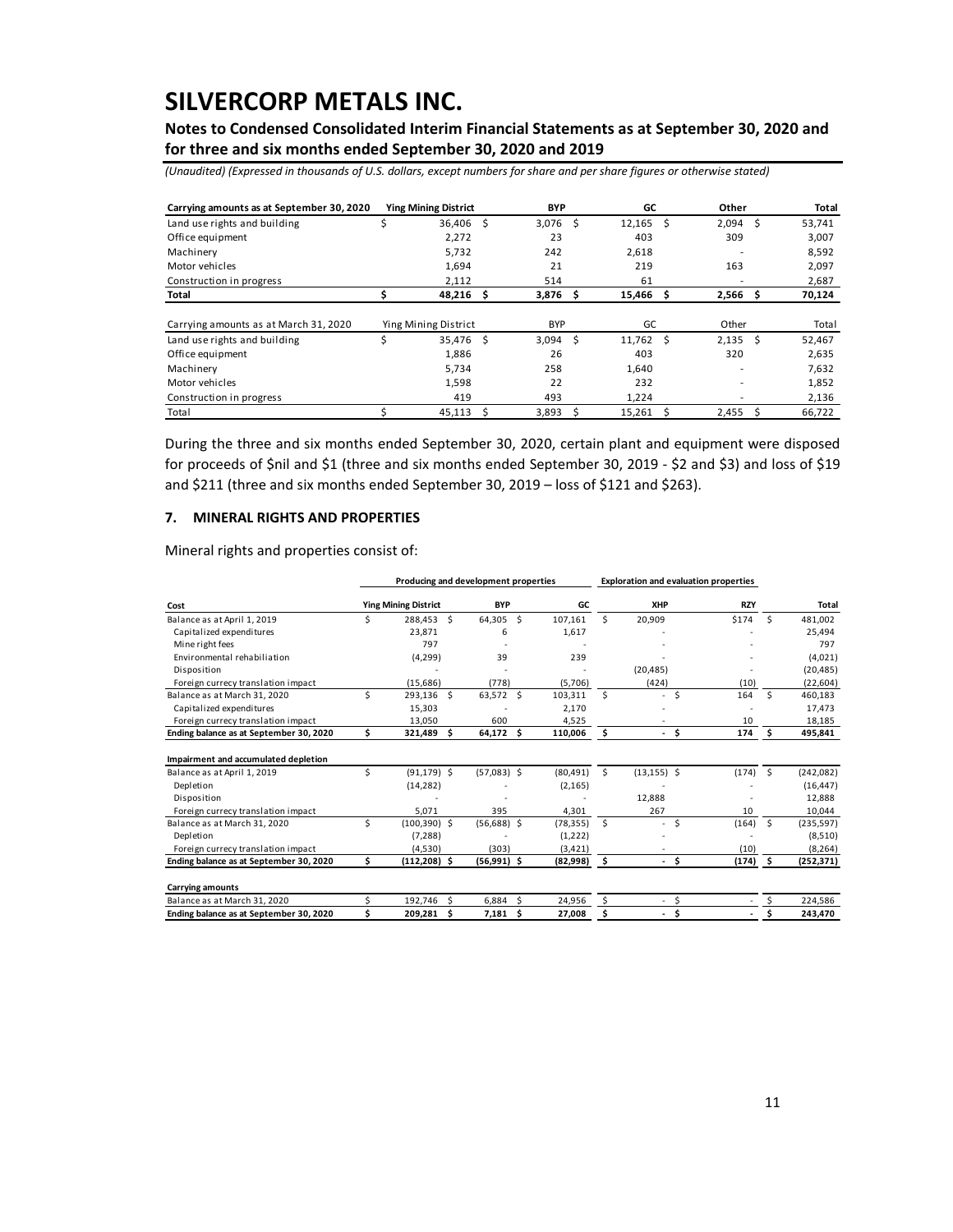**Notes to Condensed Consolidated Interim Financial Statements as at September 30, 2020 and for three and six months ended September 30, 2020 and 2019**

*(Unaudited) (Expressed in thousands of U.S. dollars, except numbers for share and per share figures or otherwise stated)*

### **8. LEASES**

The following table summarizes changes in the Company's lease receivable and lease obligation related to the Company's office lease and sublease.

|                                                    | Lease Receivable     | <b>Lease Obligation</b> |       |  |
|----------------------------------------------------|----------------------|-------------------------|-------|--|
| Adjustment upon adoption of IFRS 16, April 1, 2019 | \$<br>447 \$         |                         | 1,463 |  |
| Addition                                           | 238                  |                         | 1,239 |  |
| Interest accrual                                   | 27                   |                         | 112   |  |
| Interest received or paid                          | (27)                 |                         | (112) |  |
| Principal repayment                                | (118)                |                         | (503) |  |
| Foreign exchange impact                            | (33)                 |                         | (130) |  |
| Balance, March 31, 2020                            | \$<br>$534 \quad $5$ |                         | 2,069 |  |
| Interest accrual                                   | 13                   |                         | 50    |  |
| Interest received or paid                          | (13)                 |                         | (50)  |  |
| Principal repayment                                | (94)                 |                         | (270) |  |
| Foreign exchange impact                            | 33                   |                         | 125   |  |
| Balance, September 30, 2020                        | \$<br>473 \$         |                         | 1,924 |  |
| Less: current portion                              | (200)                |                         | (611) |  |
| Non-current portion                                | \$<br>273            | Ŝ                       | 1,313 |  |

The following table presents a reconciliation of the Company's undiscounted cash flows to their present value for its lease receivable and lease obligation as at September 30, 2020:

|                                  | <b>Lease Receivable</b> |  |       |  |  |  |
|----------------------------------|-------------------------|--|-------|--|--|--|
| Within 1 year                    | $218 \quad$ \$          |  | 652   |  |  |  |
| Between 2 to 5 years             | 283                     |  | 1,446 |  |  |  |
| <b>Total undiscounted amount</b> | 501                     |  | 2,098 |  |  |  |
| Less future interest             | (28)                    |  | (174) |  |  |  |
| <b>Total discounted amount</b>   | 473 S                   |  | 1,924 |  |  |  |
| Less: current portion            | (200)                   |  | (611) |  |  |  |
| Non-current portion              | 273                     |  | 1,313 |  |  |  |

The lease receivable and lease obligation were discounted using an estimated incremental borrowing rate of 5%.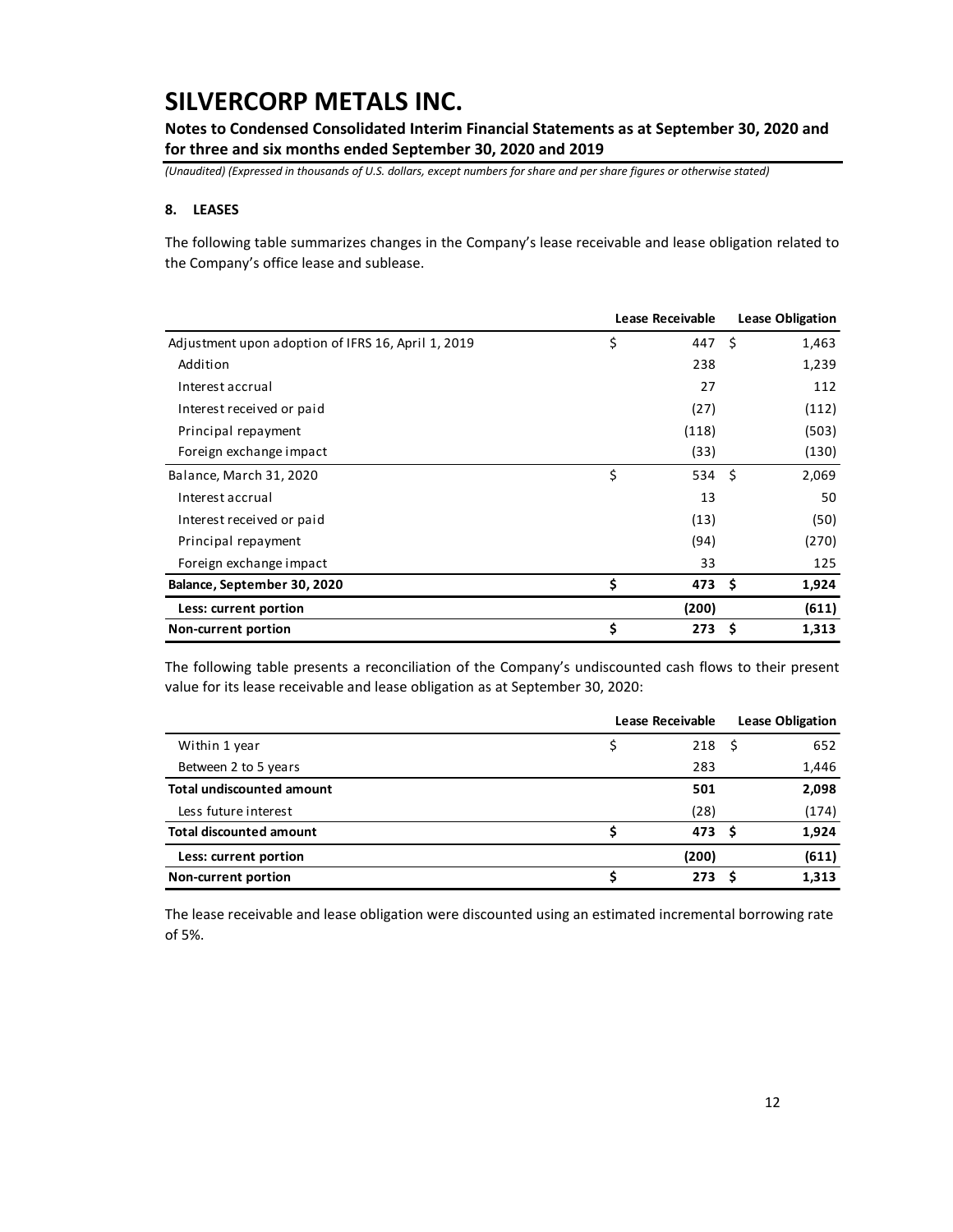**Notes to Condensed Consolidated Interim Financial Statements as at September 30, 2020 and for three and six months ended September 30, 2020 and 2019**

*(Unaudited) (Expressed in thousands of U.S. dollars, except numbers for share and per share figures or otherwise stated)*

### **9. SHARE CAPITAL**

#### *(a) Authorized*

Unlimited number of common shares without par value. All shares issued as at September 30, 2020 were fully paid.

### *(b) Share-based compensation*

The Company has a share-based compensation plan (the "Plan") which consists of stock options, restricted share units (the "RSUs") and performance share units (the "PSUs"). The Plan allows for the maximum number of common shares to be reserved for issuance on any share-based compensation to be a rolling 10% of the issued and outstanding common shares from time to time. Furthermore, no more than 3% of the reserve may be granted in the form of RSUs and PSUs.

For the three and six months ended September 30, 2020, a total of \$1,032 and 1,755 (three and six months ended September 30, 2019 - \$701 and \$1,026) in share-based compensation expense was recognized and included in the general and administrative expenses and property evaluation and business development expenses on the condensed consolidated interim statements of income.

### *(i) Stock options*

The following is a summary of option transactions:

|                             |                  | Weighted average   |
|-----------------------------|------------------|--------------------|
|                             |                  | exercise price per |
|                             | Number of shares | share CAD\$        |
| Balance, March 31, 2019     | 6,480,916        | \$<br>2.86         |
| Options exercised           | (3,833,406)      | 2.78               |
| Options forfeited           | (123, 750)       | 3.29               |
| Options expired             | (100,000)        | 1.75               |
| Balance, March 31, 2020     | 2,423,760        | 3.00               |
| Option granted              | 622,000          | 5.46               |
| Options exercised           | (1,218,756)      | 2.96               |
| Options forfeited           | (115,004)        | 3.83               |
| Balance, September 30, 2020 | 1,712,000        | 3.87               |

During the six months ended September 30, 2020, a total of 622,000 options with a life of five years were granted to directors, officers, and employees at an exercise price of CAD\$5.46 per share subject to a vesting schedule over a three-year term with 1/6 of the options vesting every six months from the date of grant until fully vested.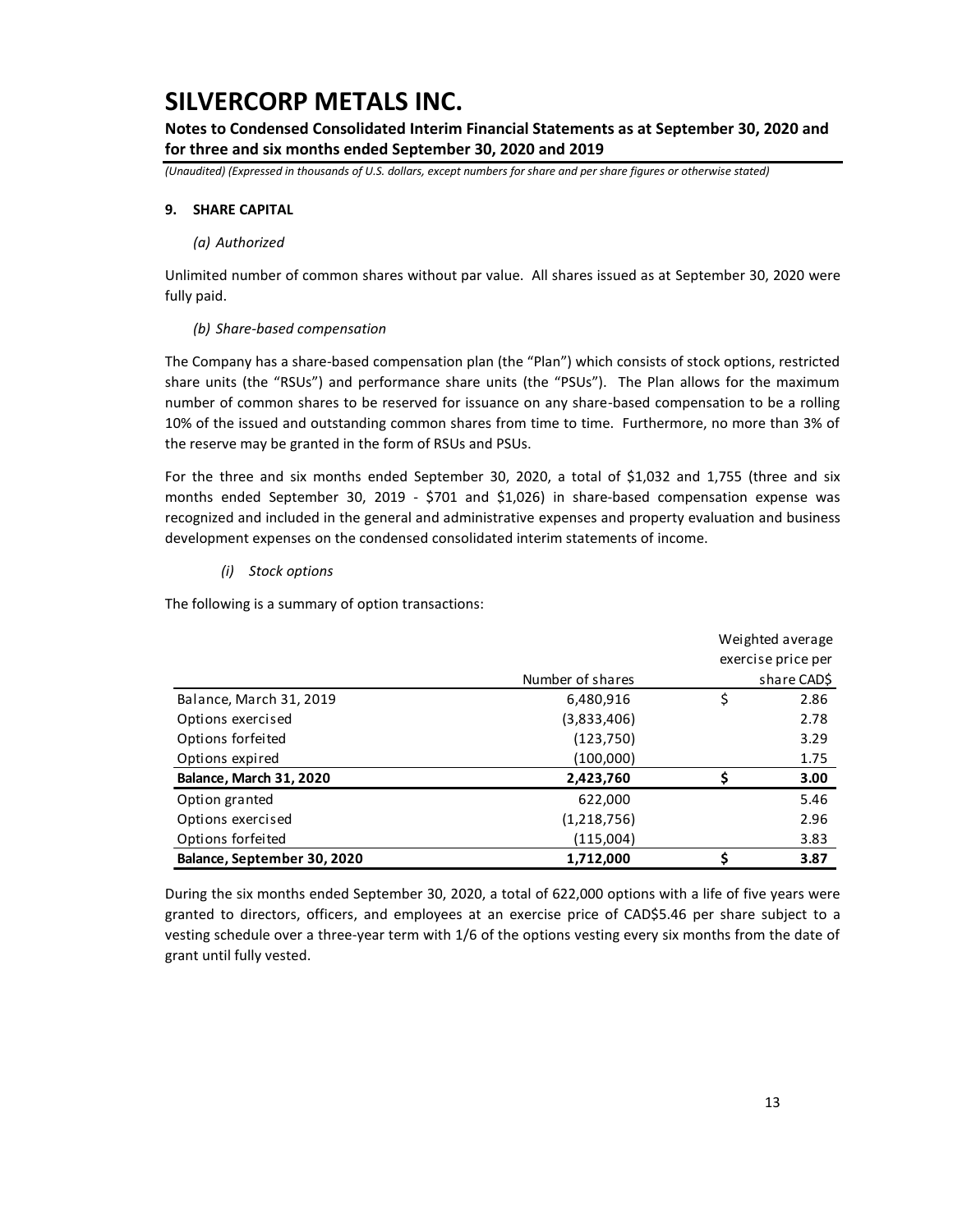**Notes to Condensed Consolidated Interim Financial Statements as at September 30, 2020 and for three and six months ended September 30, 2020 and 2019**

*(Unaudited) (Expressed in thousands of U.S. dollars, except numbers for share and per share figures or otherwise stated)*

The fair value of stock options granted during the six months ended September 30, 2020 were calculated as of the date of grant using the Black-Scholes option pricing model with the following weighted average assumptions:

|                                               | Six months ended September 30, |
|-----------------------------------------------|--------------------------------|
|                                               | 2020                           |
| Risk free interest rate                       | 0.31%                          |
| Expected life of option in years              | 2.75 years                     |
| Expected volatility                           | 66%                            |
| Expected dividend yield                       | 0.64%                          |
| Estimated forfeiture rate                     | 10%                            |
| Weighted average share price at date of grant | <b>CAD \$5.46</b>              |

The weighted average grant date fair value of options granted during the six months ended September 30, 2020 was CAD\$2.16 (US\$1.59). Volatility was determined based on the historical volatility of the Company's shares over the estimated life of stock options.

The following table summarizes information about stock options outstanding as at September 30, 2020:

|                         |                   |                            |   |                   |                    |    | Weighted       |
|-------------------------|-------------------|----------------------------|---|-------------------|--------------------|----|----------------|
|                         | Number of options |                            |   | Weighted average  | Number of options  |    | average        |
|                         | outstanding at    | Weighted average remaining |   | exercise price in | exercisable at     |    | exercise price |
| Exercise price in CAD\$ | June 30, 2020     | contractual life (Years)   |   | CAD\$             | September 30, 2020 |    | in CAD\$       |
| 2.60                    | 465,000           | 1.13                       | S | 2.60              | 308,750            | S  | 2.60           |
| 3.23                    | 247,500           | 0.45                       | S | 3.23              | 247,500            | S  | 3.23           |
| 3.40                    | 407,500           | 0.90                       | S | 3.40              | 407,500            |    | 3.40           |
| 5.46                    | 592,000           | 4.65                       |   | 5.46              | ٠                  |    |                |
| \$2.60 to 5.46          | 1,712,000         | 1.89                       |   | 3.87              | 963,750            | .S | 3.10           |

Subsequent to September 30, 2020, a total of 10,000 options with exercise price of CAD\$3.23 were exercised.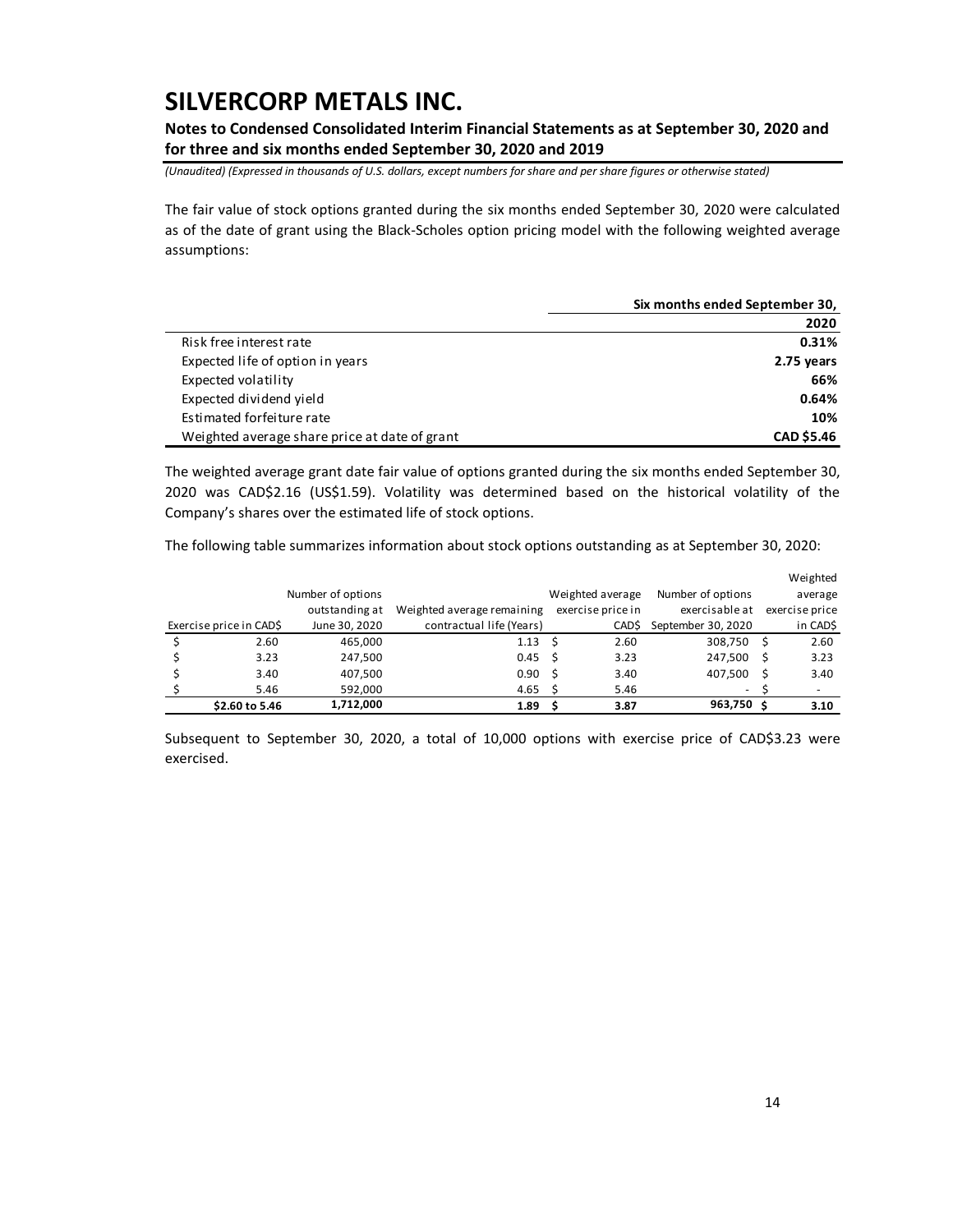**Notes to Condensed Consolidated Interim Financial Statements as at September 30, 2020 and for three and six months ended September 30, 2020 and 2019**

*(Unaudited) (Expressed in thousands of U.S. dollars, except numbers for share and per share figures or otherwise stated)*

#### *(ii) RSUs*

The following is a summary of RSUs transactions:

|                             | Weighted average    |                                        |  |  |  |  |
|-----------------------------|---------------------|----------------------------------------|--|--|--|--|
|                             |                     | grant date closing                     |  |  |  |  |
|                             |                     | Number of shares price per share \$CAD |  |  |  |  |
| Balance, April 1, 2019      | $\omega_{\rm{max}}$ | \$                                     |  |  |  |  |
| Granted                     | 850,500             | 4.94                                   |  |  |  |  |
| Cancelled                   | (31,750)            | 4.94                                   |  |  |  |  |
| Distributed                 | (141, 376)          | 4.94                                   |  |  |  |  |
| Balance, March 31, 2020     | 677,374 \$          | 4.94                                   |  |  |  |  |
| Granted                     | 709,000             | 5.46                                   |  |  |  |  |
| Cancelled                   | (60, 500)           | 4.94                                   |  |  |  |  |
| Distributed                 | (155, 874)          | 4.94                                   |  |  |  |  |
| Balance, September 30, 2020 | 1,170,000           | 5.21<br>S                              |  |  |  |  |

During the six months ended September 30, 2020, a total of 709,000 RSUs were granted to directors, officers, and employees of the Company at grant date closing price of CAD\$5.46 per share subject to a vesting schedule over a three-year term with 1/6 of the RSUs vesting every six months from the date of grant. All RSUs will be settled in shares.

### *(c) Cash dividends declared*

During the three and six months ended September 30, 2020, dividends of \$nil and \$2,178 (three months and six months ended September 30, 2019 - \$nil and \$2,125) were declared and paid.

#### **10. ACCUMULATED OTHER COMPREHENSIVE LOSS**

|                                                                 | September 30, 2020 | March 31, 2020 |
|-----------------------------------------------------------------|--------------------|----------------|
| Change in fair value on equity investments designated as FVTOCI | 21.990             | 34.879         |
| Share of other comprehensive loss in associate                  | (602)              | (1,735)        |
| Currency translation adjustment                                 | 8.464              | 28,445         |
| Balance, end of the period                                      | 29.852             | 61,589         |

The change in fair value on equity investments designated as FVTOCI, share of other comprehensive income in associate, and currency translation adjustment are net of tax of \$nil for all periods presented.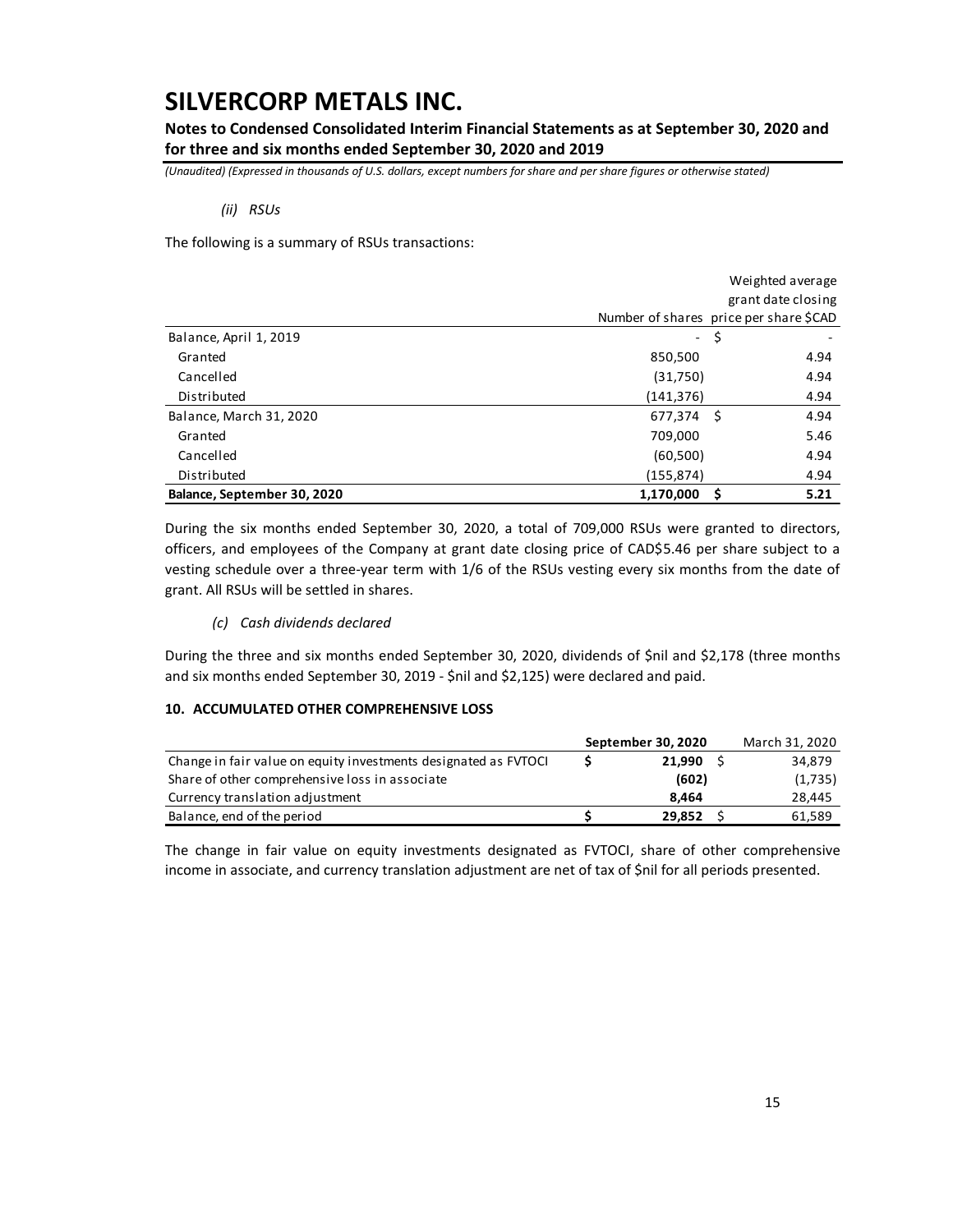**Notes to Condensed Consolidated Interim Financial Statements as at September 30, 2020 and for three and six months ended September 30, 2020 and 2019**

*(Unaudited) (Expressed in thousands of U.S. dollars, except numbers for share and per share figures or otherwise stated)*

#### **11. NON-CONTROLLING INTERESTS**

The continuity of non-controlling interests is summarized as follows:

|                                     |    | Henan    |   | Henan  | Guangdong |            |  |                          |   |          |
|-------------------------------------|----|----------|---|--------|-----------|------------|--|--------------------------|---|----------|
|                                     |    | Found    |   | Huawei |           | Yunxiang   |  | Found                    |   | Total    |
| Balance, April 1, 2019              | S. | 58,262   | S | 4,903  | S         | $3,017$ \$ |  | (447)                    | s | 65,735   |
| Share of net income (loss)          |    | 10,440   |   | 664    |           | (221)      |  | 46                       |   | 10,929   |
| Share of other comprehensive loss   |    | (2,768)  |   | (209)  |           | (73)       |  | (65)                     |   | (3, 115) |
| Distributions                       |    | (2,603)  |   | (656)  |           | ۰          |  | $\overline{\phantom{a}}$ |   | (3,259)  |
| <b>Balance, March 31, 2020</b>      |    | \$63,331 | S | 4,702  | S         | $2,723$ \$ |  | (466)                    | S | 70,290   |
| Share of net income                 |    | 6,361    |   | 562    |           | 119        |  | 44                       |   | 7,086    |
| Share of other comprehensive income |    | 2,417    |   | 293    |           | 71         |  | 14                       |   | 2.795    |
| Distributions                       |    | (2,600)  |   | (639)  |           | ۰          |  | $\overline{\phantom{a}}$ |   | (3,239)  |
| Balance, September 30, 2020         | Ś. | 69,509   |   | 4,918  | S         | $2,913$ \$ |  | (408)                    | s | 76,932   |

As at September 30, 2020, non-controlling interests in Henan Found, Henan Huawei, Yunxiang, and Guangdong Found were 22.5%, 20%, 30%, and 1%, respectively (March 31, 2020 – 22.5%, 20%, 30% and 1%, respectively).

### **12. RELATED PARTY TRANSACTIONS**

Related party transactions are made on terms agreed upon by the related parties. The balances with related parties are unsecured, non-interest bearing, and due on demand. Related party transactions not disclosed elsewhere in the condensed consolidated interim financial statements are as follows:

| Due from related parties |  |  | September 30, 2020 March 31, 2020 |       |
|--------------------------|--|--|-----------------------------------|-------|
| NUAG (a)                 |  |  | 52 <sup>5</sup>                   | 94    |
| Henan Non-ferrous (b)    |  |  | $\overline{\phantom{0}}$          | 1,425 |
|                          |  |  | 52                                | 1.519 |
| $\cdots$ $\cdots$        |  |  | the company's company's company's |       |

(a) The Company recovers costs for services rendered to NUAG and expenses incurred on behalf of NUAG pursuant to a services and administrative costs reallocation agreement. During the three and six months ended September 30, 2020, the Company recovered \$179 and \$340 (the three and six months ended September 30, 2019 - \$146 and \$214), from NUAG for services rendered and expenses incurred on behalf of NUAG. The costs recovered from NUAG were recorded as a direct reduction of general and administrative expenses on the consolidated statements of income.

(b) In January 2020, Henan Found advanced a loan of \$1,426 (RMB¥10 million) to Henan Non-ferrous. The loan has a term of four months and bears an interest rate of 4.35% per annum. In May 2020, the loan, including accumulated interest, of \$1,423 (RMB¥10.1 million) was repaid in full.

The balances with related parties are unsecured.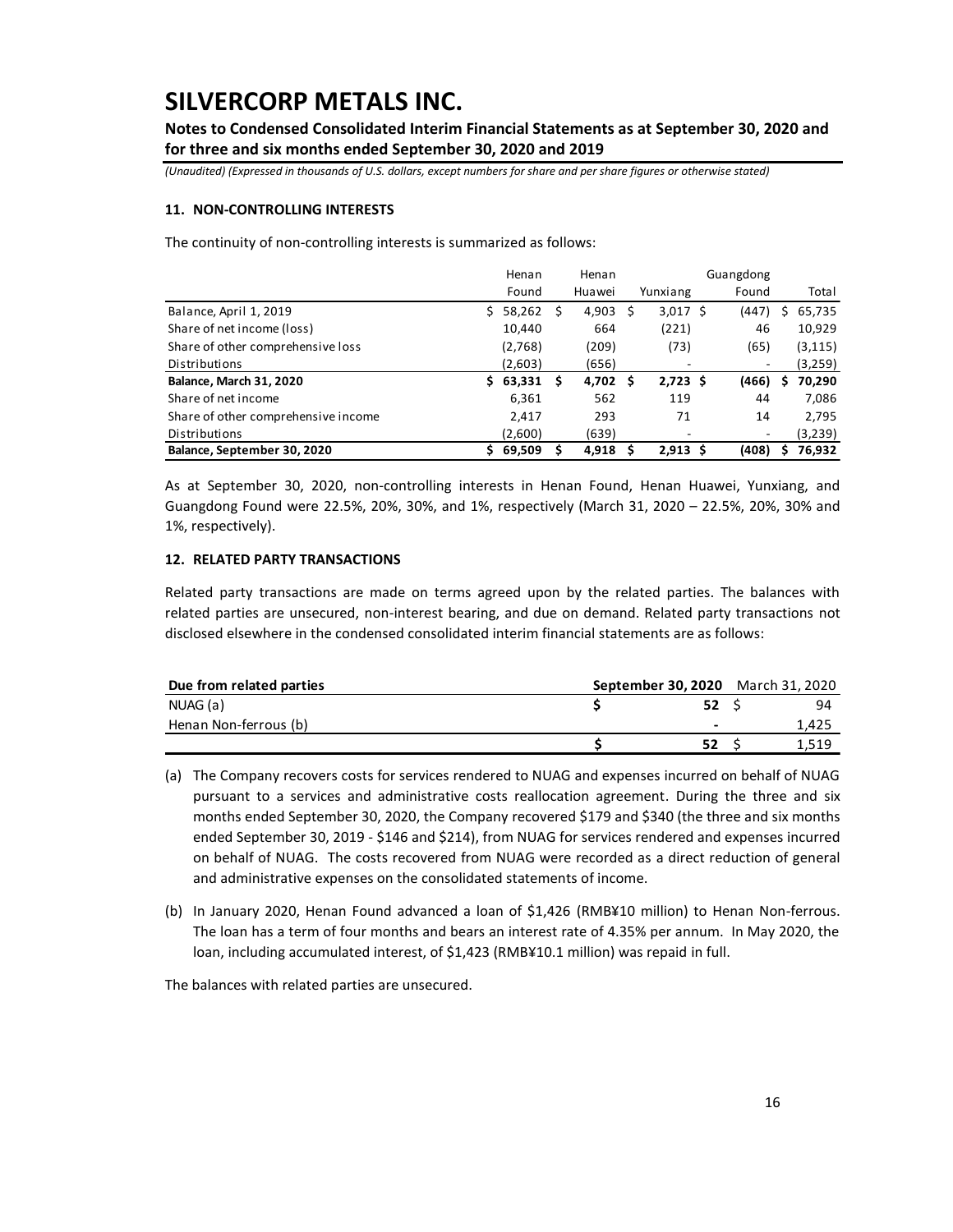**Notes to Condensed Consolidated Interim Financial Statements as at September 30, 2020 and for three and six months ended September 30, 2020 and 2019**

*(Unaudited) (Expressed in thousands of U.S. dollars, except numbers for share and per share figures or otherwise stated)*

#### **13. GENERAL AND ADMINISTRATIVE**

General and administrative expenses consist of:

|                                    | Three months ended September 30, 2020 |  |                | Three months ended September 30, 2019 |       |  |           |  |       |  |       |
|------------------------------------|---------------------------------------|--|----------------|---------------------------------------|-------|--|-----------|--|-------|--|-------|
|                                    | Corporate                             |  | <b>Mines</b>   |                                       | Total |  | Corporate |  | Mines |  | Total |
| Amortization and depreciation      | 132                                   |  | 305            |                                       | 437   |  | 123       |  | 266   |  | 389   |
| Office and administrative expenses | 492                                   |  | 740            |                                       | 1.232 |  | 587       |  | 713   |  | 1,300 |
| Professional fees                  | 45                                    |  | 114            |                                       | 159   |  | 87        |  | 114   |  | 201   |
| Salaries and benefits              | 1.099                                 |  | 1.180          |                                       | 2.279 |  | 1.136     |  | 1.118 |  | 2,254 |
| Share-based compensation           | 1.016                                 |  | $\blacksquare$ |                                       | 1.016 |  | 650       |  |       |  | 650   |
|                                    | 2.784                                 |  | 2.339          |                                       | 5.123 |  | 2.583     |  | 2.211 |  | 4.794 |

|                                    | Six months ended September 30, 2020 |              |  | Six months ended September 30, 2019 |  |           |  |       |  |       |  |  |
|------------------------------------|-------------------------------------|--------------|--|-------------------------------------|--|-----------|--|-------|--|-------|--|--|
|                                    | Corporate                           | <b>Mines</b> |  | Total                               |  | Corporate |  | Mines |  | Total |  |  |
| Amortization and depreciation      | 252                                 | 593          |  | 845                                 |  | 207       |  | 533   |  | 740   |  |  |
| Office and administrative expenses | 1,028                               | 1.331        |  | 2,359                               |  | 1.224     |  | 1,250 |  | 2,474 |  |  |
| Professional fees                  | 363                                 | 227          |  | 590                                 |  | 266       |  | 307   |  | 573   |  |  |
| Salaries and benefits              | 2.132                               | 2.245        |  | 4.377                               |  | 2.264     |  | 2.250 |  | 4,514 |  |  |
| Share-based compensation           | 1,696                               |              |  | 1,696                               |  | 975       |  |       |  | 975   |  |  |
|                                    | 5.471                               | 4.396        |  | 9.867                               |  | 4.936     |  | 4.340 |  | 9.276 |  |  |

### **14. GOVERNMENT FEES AND OTHER TAXES**

Government fees and other taxes consist of:

| Government fees and other taxes consist of: |      |                                  |       |                                |
|---------------------------------------------|------|----------------------------------|-------|--------------------------------|
|                                             |      | Three months ended September 30, |       | Six months ended September 30, |
|                                             | 2020 | 2019                             | 2020  | 2019                           |
| Government fees                             | 14   | 18                               | 28    | 106                            |
| Other taxes                                 | 634  | 478                              | 1.160 | 984                            |
|                                             | 648  | 496                              | 1,188 | 1.090                          |

Government fees include environmental protection fees paid to the state and local Chinese government. Other taxes were composed of surtax on value-added tax, land usage levy, stamp duty and other miscellaneous levies, duties and taxes imposed by the state and local Chinese government.

#### **15. FINANCE ITEMS**

Finance items consist of:

|                                                       | Three months ended September 30, |    | Six months ended September 30, |                                |  |       |  |  |
|-------------------------------------------------------|----------------------------------|----|--------------------------------|--------------------------------|--|-------|--|--|
| <b>Finance income</b>                                 | 2020                             |    | 2019                           | 2020                           |  | 2019  |  |  |
| Interest income                                       | 741 S                            |    | 818 S                          | $1,688$ \$                     |  | 1,747 |  |  |
|                                                       | Three months ended September 30, |    |                                | Six months ended September 30, |  |       |  |  |
| <b>Finance costs</b>                                  | 2020                             |    | 2019                           | 2020                           |  | 2019  |  |  |
| Interest on bank loan                                 | $\overline{\phantom{a}}$         | \$ |                                |                                |  | 45    |  |  |
| Interest on lease obligation                          | 25                               |    | 32                             | 50                             |  | 55    |  |  |
| (Gain) Loss on disposal of bonds                      | (12)                             |    |                                | 41                             |  |       |  |  |
| Unwinding of discount of environmental rehabilitation |                                  |    |                                |                                |  |       |  |  |
| provision                                             | 71                               |    | 104                            | 140                            |  | 211   |  |  |
|                                                       | 84                               |    | 136                            | 231S                           |  | 311   |  |  |
|                                                       |                                  |    |                                |                                |  |       |  |  |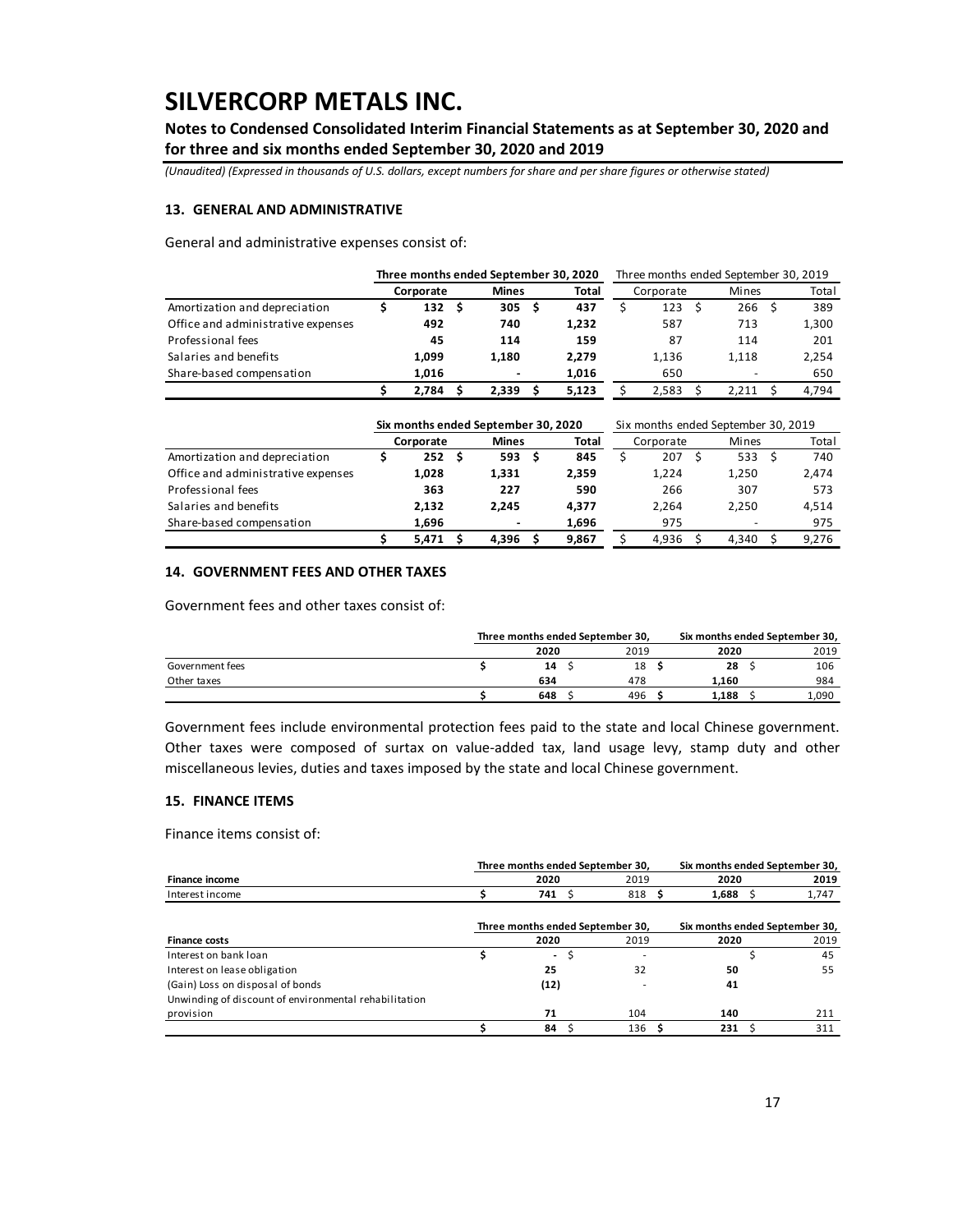**Notes to Condensed Consolidated Interim Financial Statements as at September 30, 2020 and for three and six months ended September 30, 2020 and 2019**

*(Unaudited) (Expressed in thousands of U.S. dollars, except numbers for share and per share figures or otherwise stated)*

#### **16. INCOME TAX**

The significant components of income tax expense are as follows:

|                    | Three months ended September 30, |  | Six months ended September 30, |        |  |       |  |  |
|--------------------|----------------------------------|--|--------------------------------|--------|--|-------|--|--|
| Income tax expense | 2020                             |  | 2019                           | 2020   |  | 2019  |  |  |
| Current            | 5.155                            |  | 960                            | 9,724  |  | 2.712 |  |  |
| Deferred           | 722                              |  | 4.179                          | 1.535  |  | 1,939 |  |  |
|                    | 5.877                            |  | 5.139                          | 11.259 |  | 4.651 |  |  |

#### **17. FINANCIAL INSTRUMENTS**

The Company manages its exposure to financial risks, including liquidity risk, foreign exchange risk, interest rate risk, credit risk and equity price risk in accordance with its risk management framework. The Company's Board of Directors has overall responsibility for the establishment and oversight of the Company's risk management framework and reviews the Company's policies on an ongoing basis.

#### *(a) Fair value*

The Company classifies its fair value measurements within a fair value hierarchy, which reflects the significance of the inputs used in making the measurements as defined in IFRS 13, Fair Value Measurement ("IFRS 13").

Level 1 – Unadjusted quoted prices at the measurement date for identical assets or liabilities in active markets.

Level 2 – Observable inputs other than quoted prices included in Level 1, such as quoted prices for similar assets and liabilities in active markets; quoted prices for identical or similar assets and liabilities in markets that are not active; or other inputs that are observable or can be corroborated by observable market data.

Level 3 – Unobservable inputs which are supported by little or no market activity.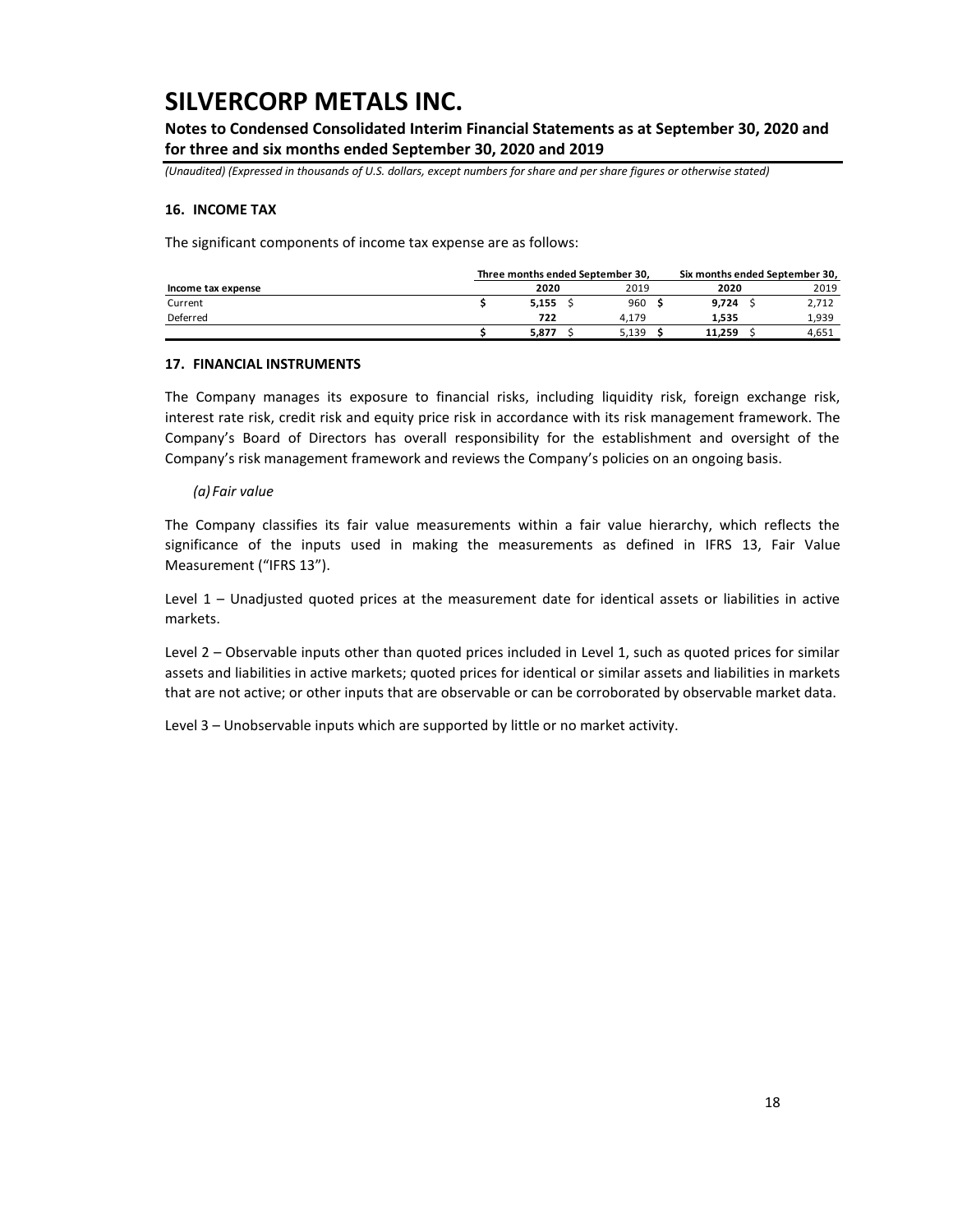**Notes to Condensed Consolidated Interim Financial Statements as at September 30, 2020 and for three and six months ended September 30, 2020 and 2019**

*(Unaudited) (Expressed in thousands of U.S. dollars, except numbers for share and per share figures or otherwise stated)*

The following tables set forth the Company's financial assets and liabilities that are measured at fair value level on a recurring basis within the fair value hierarchy as at September 30, 2020 and March 31, 2020 that are not otherwise disclosed. As required by IFRS 13, the assets and liabilities are classified in their entirety based on the lowest level of input that is significant to the fair value measurement.

|                                                   | Fair value as at September 30, 2020 |  |         |      |                                 |  |              |  |  |  |  |  |  |
|---------------------------------------------------|-------------------------------------|--|---------|------|---------------------------------|--|--------------|--|--|--|--|--|--|
| <b>Recurring measurements</b>                     | Level 1                             |  | Level 2 |      | Level 3                         |  | <b>Total</b> |  |  |  |  |  |  |
| <b>Financial assets</b>                           |                                     |  |         |      |                                 |  |              |  |  |  |  |  |  |
| Cash and cash equivalents                         | \$<br>$95,320$ \$                   |  |         | - \$ | - \$                            |  | 95,320       |  |  |  |  |  |  |
| Short-term investments - money market instruments | 75,738                              |  |         |      |                                 |  | 75,738       |  |  |  |  |  |  |
| Investments in public companies                   | 9,700                               |  |         |      |                                 |  | 9,700        |  |  |  |  |  |  |
| Investments in private companies                  |                                     |  |         |      | 6,725                           |  | 6,725        |  |  |  |  |  |  |
|                                                   |                                     |  |         |      |                                 |  |              |  |  |  |  |  |  |
|                                                   |                                     |  |         |      | Fair value as at March 31, 2020 |  |              |  |  |  |  |  |  |
| <b>Recurring measurements</b>                     | Level 1                             |  | Level 2 |      | Level 3                         |  | Total        |  |  |  |  |  |  |
| <b>Financial assets</b>                           |                                     |  |         |      |                                 |  |              |  |  |  |  |  |  |
| Cash and cash equivalents                         | \$<br>65,777 \$                     |  | $\sim$  | - \$ | - \$                            |  | 65,777       |  |  |  |  |  |  |
| Short-term investments - money market instruments | 53,430                              |  |         |      |                                 |  | 53,430       |  |  |  |  |  |  |
| Investments in public companies                   | 6,633                               |  |         |      |                                 |  | 6,633        |  |  |  |  |  |  |
| Investments in private companies                  |                                     |  |         |      | 2.117                           |  | 2,117        |  |  |  |  |  |  |

Fair value of the other financial instruments excluded from the table above approximates their carrying amount as at September 30, 2020 and March 31, 2020, due to the short-term nature of these instruments.

There were no transfers into or out of Level 3 during the three months and six months ended September 30, 2020 and 2019.

### *(b) Liquidity risk*

Liquidity risk is the risk that the Company will not be able to meet its short-term business requirements. The Company has in place a planning and budgeting process to help determine the funds required to support the Company's normal operating requirements on an ongoing basis and its expansion plans.

In the normal course of business, the Company enters into contracts that give rise to commitments for future minimum payments. The following summarizes the remaining contractual maturities of the Company's financial liabilities.

|                                          |               | March 31, 2020 |              |        |  |        |
|------------------------------------------|---------------|----------------|--------------|--------|--|--------|
|                                          | Within a vear | 2-5 years      | Over 5 years | Total  |  | Total  |
| Accounts payable and accrued liabilities | 34.983        |                |              | 34.983 |  | 23,129 |
| Lease obligation                         | 611           | 1.313          |              | 1.924  |  | 2,069  |
|                                          | 35.594        | 1.313          | ۰.           | 36.907 |  | 25.198 |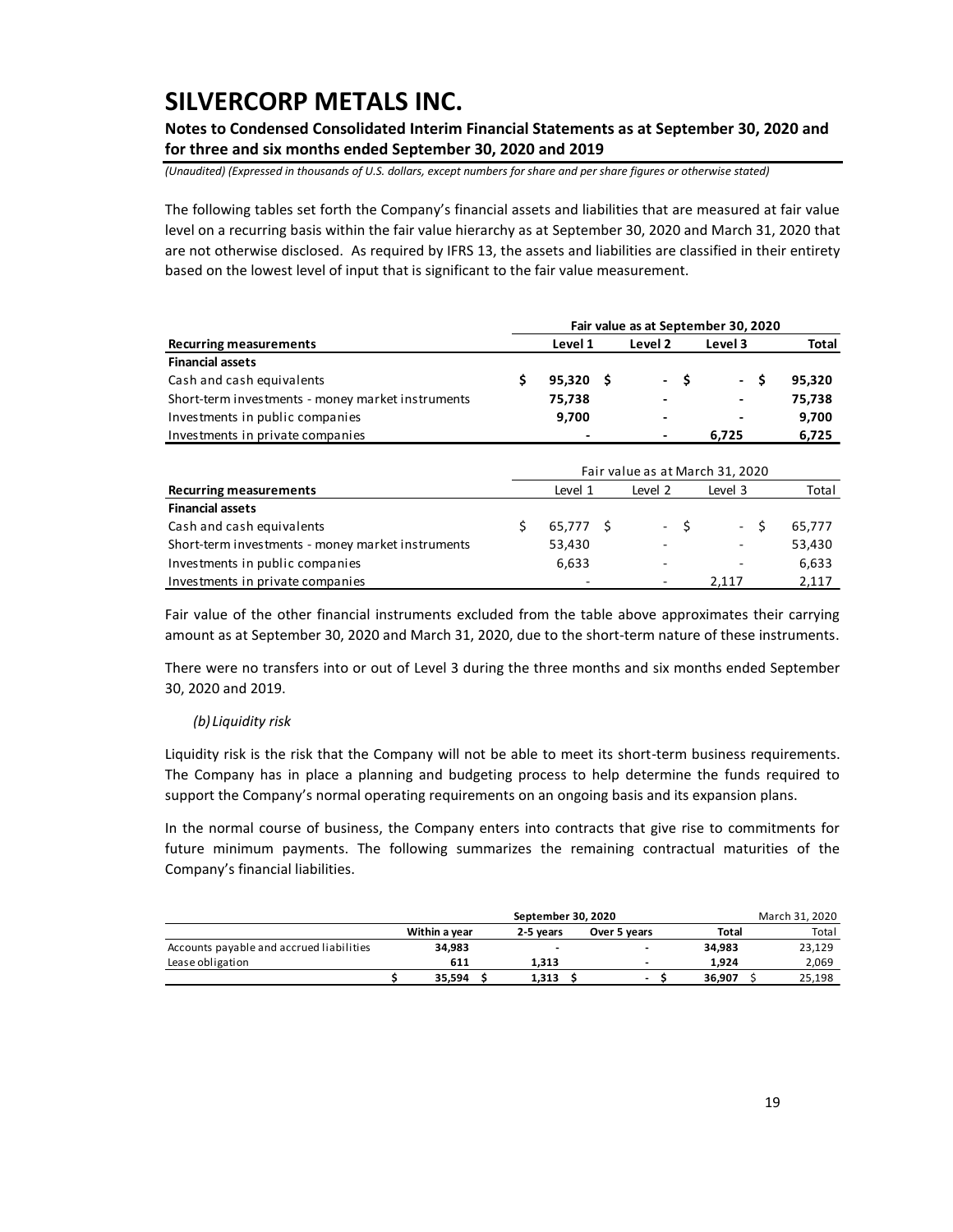**Notes to Condensed Consolidated Interim Financial Statements as at September 30, 2020 and for three and six months ended September 30, 2020 and 2019**

*(Unaudited) (Expressed in thousands of U.S. dollars, except numbers for share and per share figures or otherwise stated)*

### *(c) Foreign exchange risk*

The Company reports its financial statements in US dollars. The functional currency of the head office, Canadian subsidiaries and all intermediate holding companies is CAD and the functional currency of all Chinese subsidiaries is RMB. The Company is exposed to foreign exchange risk when the Company undertakes transactions and holds assets and liabilities in currencies other than its functional currencies.

The Company currently does not engage in foreign exchange currency hedging. The Company's exposure to currency risk affect net income is summarized as follows:

|                                              | September 30, 2020 | March 31, 2020 |
|----------------------------------------------|--------------------|----------------|
| Financial assets denominated in U.S. Dollars | 65.691             | 60.534         |

As at September 30, 2020, with other variables unchanged, a 10% strengthening (weakening) of the CAD against the USD would have decreased (increased) net income by approximately \$6.6 million.

### *(d)Interest rate risk*

The Company is exposed to interest rate risk on its cash equivalents and short term investments. As at September 30, 2020, all of its interest-bearing cash equivalents and short-term investments earn interest at market rates that are fixed to maturity or at variable interest rates with terms of less than one year. The Company monitors its exposure to changes in interest rates on cash equivalents and short term investments. Due to the short-term nature of these financial instruments, fluctuations in interest rates would not have a significant impact on the Company's net income.

### *(e) Credit risk*

Credit risk is the risk that one party to a financial instrument will fail to discharge an obligation and cause the other party to incur a financial loss. The Company is exposed to credit risk primarily associated to accounts receivable, due from related parties, cash and cash equivalents, and short-term investments. The carrying amount of assets included on the balance sheet represents the maximum credit exposure.

The Company undertakes credit evaluations on counterparties as necessary, requests deposits from customers prior to delivery, and has monitoring processes intended to mitigate credit risks. There were no amounts in trade or other receivables which were past due on September 30, 2020 (at March 31, 2020 - \$nil) for which no provision is recognized.

### *(f) Equity price risk*

The Company holds certain marketable securities that will fluctuate in value as a result of trading on Canadian financial markets. As the Company's marketable securities holdings are mainly in mining companies, the value will also fluctuate based on commodity prices. Based upon the Company's portfolio as at September 30, 2020, a 10% increase (decrease) in the market price of the securities held, ignoring any foreign currency effects, would have resulted in an increase (decrease) to the net income and other comprehensive income of \$490 and \$480, respectively.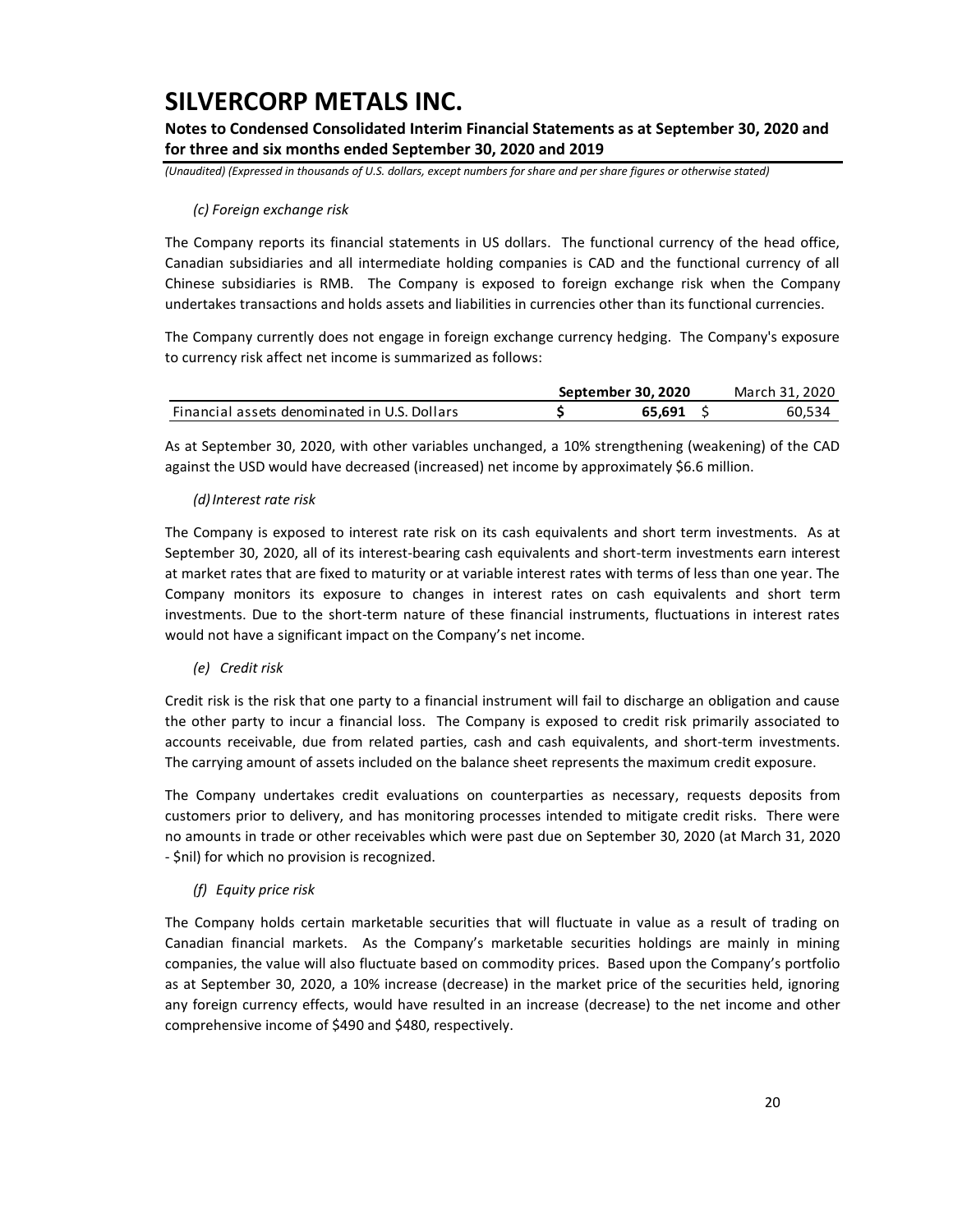**Notes to Condensed Consolidated Interim Financial Statements as at September 30, 2020 and for three and six months ended September 30, 2020 and 2019**

*(Unaudited) (Expressed in thousands of U.S. dollars, except numbers for share and per share figures or otherwise stated)*

### **18. SEGMENTED INFORMATION**

The Company's reportable operating segments are components of the Company where separate financial information is available that is evaluated regularly by the Company's Chief Executive Officer who is the Chief Operating Decision Maker ("CODM"). The operational segments are determined based on the Company's management and internal reporting structure. Operating segments are summarized as follows:

| <b>Operational Segments</b> | Subsidiaries Included in the Segment           | Properties Included in the Segment |
|-----------------------------|------------------------------------------------|------------------------------------|
| <b>Mining</b>               |                                                |                                    |
| Henan Luoning               | Henan Found and Henan Huawei                   | Ying Mining District               |
| Hunan                       | Yunxiang                                       | <b>BYP</b>                         |
| Guangdong                   | <b>Guangdong Found</b>                         | GC                                 |
| Other                       | Songxian Gold Mining Co., Ltd. ("SX Gold") (i) | XHP                                |
| Administrative              |                                                |                                    |
| Vancouver                   | Silvercorp Metals Inc. and holding companies   |                                    |
| Beijing                     | Silvercorp Metals (China) Inc.                 |                                    |

(i) SX Gold was disposed in April 2019.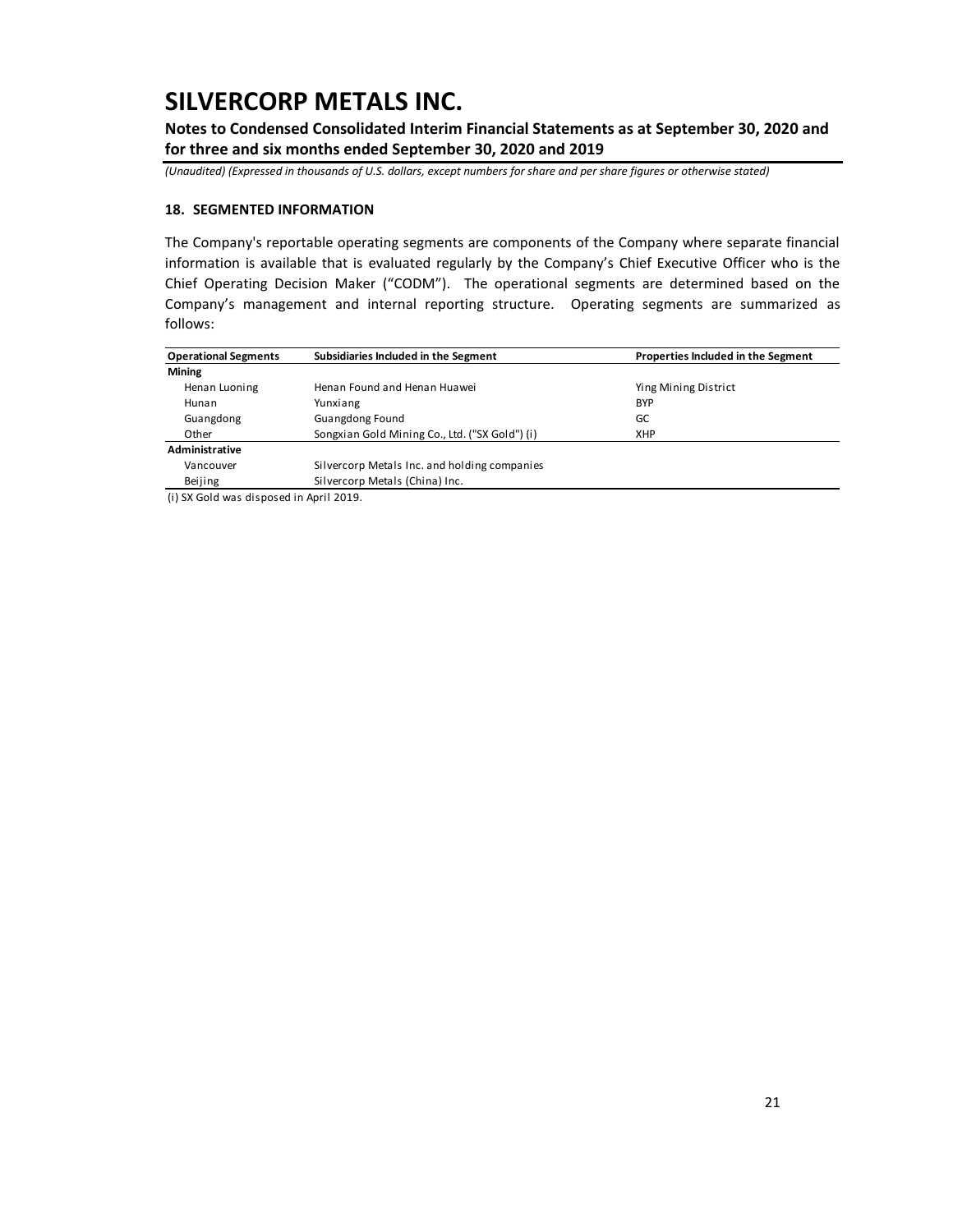**Notes to Condensed Consolidated Interim Financial Statements as at September 30, 2020 and for three and six months ended September 30, 2020 and 2019**

*(Unaudited) (Expressed in thousands of U.S. dollars, except numbers for share and per share figures or otherwise stated)*

(a) Segmented information for assets and liabilities are as follows:

|                                        |    |         |      | September 30, 2020 |     |           |    |                |      |           |    |         |
|----------------------------------------|----|---------|------|--------------------|-----|-----------|----|----------------|------|-----------|----|---------|
|                                        |    |         |      | <b>Mining</b>      |     |           |    | Administrative |      |           |    |         |
|                                        |    | Henan   |      |                    |     |           |    |                |      |           |    | Total   |
| Statement of financial position items: |    | Luoning |      | Hunan              |     | Guangdong |    | <b>Beijing</b> |      | Vancouver |    |         |
| <b>Current assets</b>                  |    | 107,396 | Ŝ.   | 2,363              | - Ś | 9,995     | \$ | 3,788          | Ŝ    | 89,817    | Ś. | 213,359 |
| Plant and equipment                    |    | 48,216  |      | 3,876              |     | 15,466    |    | 1,012          |      | 1,554     |    | 70,124  |
| Mineral rights and properties          |    | 209,281 |      | 7,181              |     | 27,008    |    |                |      |           |    | 243,470 |
| Investment in an associate             |    |         |      |                    |     |           |    | ۰              |      | 51,587    |    | 51,587  |
| <b>Other investments</b>               |    | 2,207   |      |                    |     |           |    | ۰              |      | 14,218    |    | 16,425  |
| <b>Reclamation deposits</b>            |    | 3,593   |      |                    |     | 4,400     |    |                |      |           |    | 8,000   |
| Long-term prepaids and deposits        |    | 429     |      | 103                |     | 115       |    |                |      |           |    | 647     |
| Long-term portion of lease receivable  |    |         |      |                    |     |           |    |                |      | 273       |    | 273     |
| <b>Total assets</b>                    | Ś. | 371,122 |      | 13,523             | S   | 56,984    |    | 4,800          | Š.   | 157,456   | Ŝ. | 603,885 |
| <b>Current liabilities</b>             | Ś  | 32,819  | - \$ | 1,379              | - Ś | 5,648     | \$ | 244            | - \$ | 3,933     | \$ | 44,023  |
| Long-term portion of lease obligation  |    |         |      |                    |     |           |    |                |      | 1,313     |    | 1,313   |
| Deferred income tax liabilities        |    | 37,798  |      | 1,074              |     |           |    |                |      |           |    | 38,872  |
| <b>Environmental rehabilitation</b>    |    | 7,108   |      | 1,075              |     | 915       |    |                |      |           |    | 9,098   |
| <b>Total liabilities</b>               |    | 77,725  | Ŝ    | 3,528              | \$  | 6,563     | Ŝ. | 244            | Ŝ.   | 5,246     | Ś. | 93,306  |

|                                        |    |         |      | March 31, 2020 |      |           |    |                          |    |           |    |         |
|----------------------------------------|----|---------|------|----------------|------|-----------|----|--------------------------|----|-----------|----|---------|
|                                        |    |         |      | Mining         |      |           |    | Administrative           |    |           |    |         |
|                                        |    | Henan   |      |                |      |           |    |                          |    |           |    | Total   |
| Statement of financial position items: |    | Luoning |      | Hunan          |      | Guangdong |    | Beijing                  |    | Vancouver |    |         |
|                                        |    |         |      |                |      |           |    |                          |    |           |    |         |
| Current assets                         | Ś  | 80,160  | - \$ | 1,467          | - \$ | 3,665     | \$ | 4,289                    | Ŝ. | 68,598    | Ś. | 158,179 |
| Plant and equipment                    |    | 45,113  |      | 3,893          |      | 15,261    |    | 862                      |    | 1,593     |    | 66,722  |
| Mineral rights and properties          |    | 192,746 |      | 6,884          |      | 24,956    |    | $\overline{\phantom{a}}$ |    |           |    | 224,586 |
| Investment in an associate             |    |         |      |                |      |           |    |                          |    | 44,555    |    | 44,555  |
| Other investments                      |    | 2,117   |      |                |      |           |    | ٠                        |    | 6,633     |    | 8,750   |
| Reclamation deposits                   |    | 5,043   |      |                |      | 4,180     |    |                          |    |           |    | 9,230   |
| Long-term prepaids and deposits        |    | 205     |      | 99             |      | 86        |    |                          |    |           |    | 390     |
| Long-term portion of lease receivable  |    |         |      |                |      |           |    |                          |    | 348       |    | 348     |
| Total assets                           | S. | 325,384 | S    | 12,343         | S.   | 48,148    | s  | 5,151                    | S  | 121,734   | S. | 512,760 |
| Current liabilities                    | Ś. | 19,495  | - Ś  | 1,322          | - Ś  | 3,154     | \$ | 625                      | Ŝ. | 3,232     | Ś. | 27,828  |
| Long-term portion of lease obligation  |    |         |      |                |      |           |    |                          |    | 1,502     |    | 1,502   |
| Deferred income tax liabilities        |    | 34,761  |      | 997            |      |           |    |                          |    |           |    | 35,758  |
| Environmental rehabilitation           |    | 6,775   |      | 1,015          |      | 910       |    |                          |    |           |    | 8,700   |
| Total liabilities                      |    | 61,031  |      | 3,334          | -S   | 4,064     |    | 625                      | S  | 4,734     |    | 73,788  |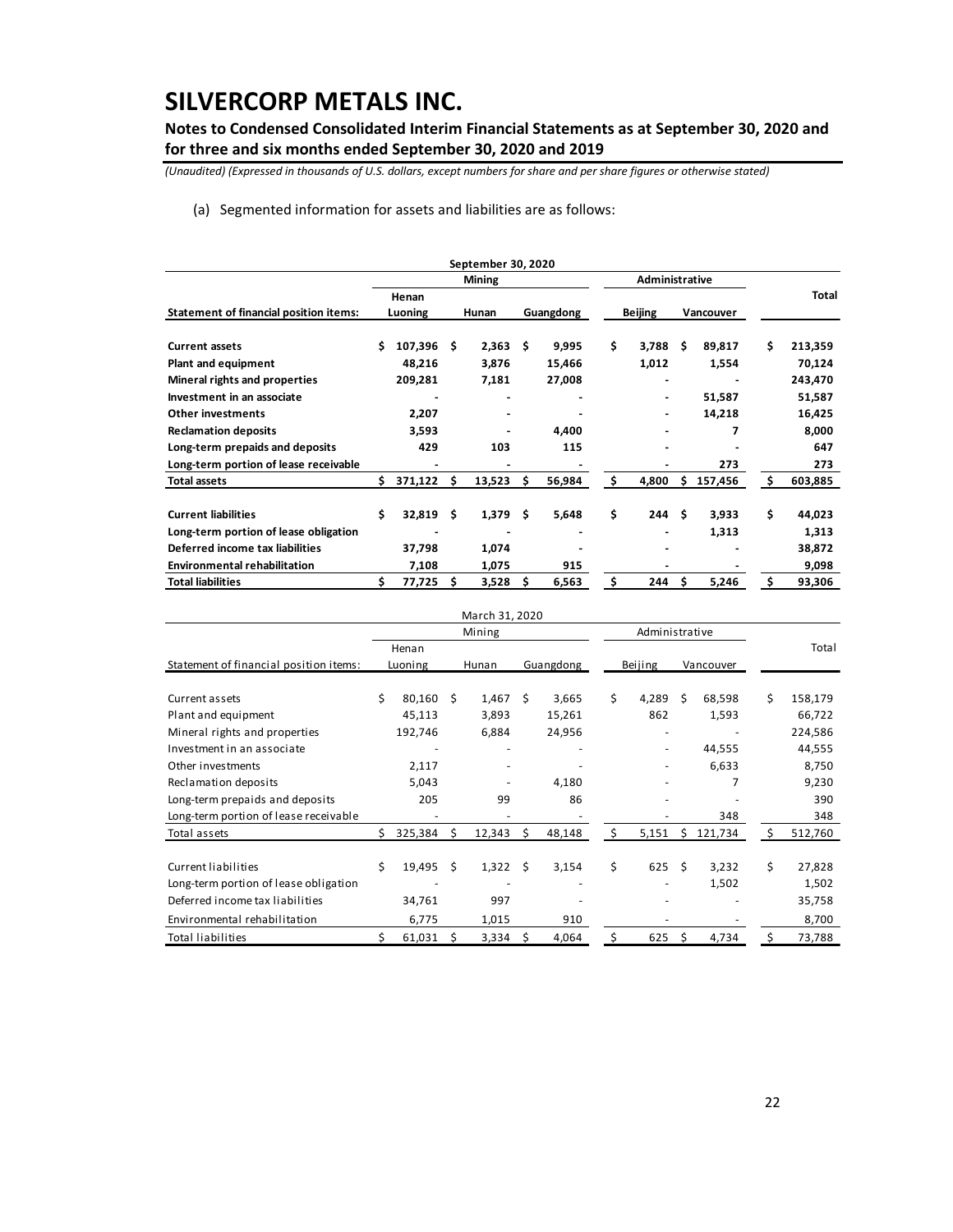**Notes to Condensed Consolidated Interim Financial Statements as at September 30, 2020 and for three and six months ended September 30, 2020 and 2019**

*(Unaudited) (Expressed in thousands of U.S. dollars, except numbers for share and per share figures or otherwise stated)*

(b) Segmented information for operating results is as follows:

|                                      |                  |          |     | <b>Mining</b>         |    |           |                | Administrative |           |          |    |              |
|--------------------------------------|------------------|----------|-----|-----------------------|----|-----------|----------------|----------------|-----------|----------|----|--------------|
| <b>Statement of operations:</b>      | Henan<br>Luoning |          |     | Hunnan <sup>(1)</sup> |    | Guangdong | <b>Beijing</b> |                | Vancouver |          |    | <b>Total</b> |
| Revenue                              | \$               | 45,671   | Ŝ.  | 1,524                 | Ŝ. | 9,177     | \$             | $\blacksquare$ | \$        | ä,       | \$ | 56,372       |
| Costs of mine operations             |                  | (22,549) |     | (893)                 |    | (6,258)   |                |                |           |          |    | (29,700)     |
| Income from mine operations          |                  | 23,122   |     | 631                   |    | 2,919     |                |                |           |          |    | 26,672       |
| <b>Operating expenses</b>            |                  | (160)    |     | (12)                  |    | 37        |                | (409)          |           | (1, 351) |    | (1,895)      |
| <b>Finance items</b>                 |                  | 369      |     | (9)                   |    | 10        |                | 27             |           | 260      |    | 657          |
| Income tax expenses                  |                  | (5, 453) |     | (33)                  |    | (361)     |                | (8)            |           | (22)     |    | (5, 877)     |
| Net income (loss)                    | \$               | 17,878   | -\$ | 577                   | Ŝ. | 2,605     | \$             | $(390)$ \$     |           | (1, 113) | \$ | 19,557       |
| <b>Attributed to:</b>                |                  |          |     |                       |    |           |                |                |           |          |    |              |
| <b>Equity holders of the Company</b> |                  | 13,983   |     | 413                   |    | 2,579     |                | (390)          |           | (1, 113) |    | 15,472       |
| Non-controlling interests            |                  | 3,895    |     | 164                   |    | 26        |                | -              |           |          |    | 4,085        |
| Net income (loss)                    |                  | 17,878   | -\$ | 577                   | S  | 2,605     | \$             | $(390)$ \$     |           | (1, 113) | s  | 19,557       |

(1) Hunan's BYP project was placed on care and maintenance starting August 2014.

|                               |              |      |                | Three months ended September 30, 2019 |                                |           |    |           |
|-------------------------------|--------------|------|----------------|---------------------------------------|--------------------------------|-----------|----|-----------|
|                               |              |      | Mining         |                                       | Administrative                 |           |    |           |
|                               | Henan        |      |                |                                       |                                |           |    | Total     |
| Statement of operations:      | Luoning      |      | Hunan          | Guangdong                             | Beijing                        | Vancouver |    |           |
| Revenue                       | \$<br>42,298 | Ŝ.   | $\blacksquare$ | \$<br>7,588                           | \$<br>$\overline{\phantom{a}}$ | \$        | Ś  | 49,886    |
| Costs of mine operations      | (21, 761)    |      | (97)           | (5, 351)                              | (10)                           |           |    | (27, 219) |
| Income from mine operations   | 20,537       |      | (97)           | 2,237                                 | (10)                           |           |    | 22,667    |
| Operating expenses            | (355)        |      | (4)            | 23                                    | (367)                          | (1,846)   |    | (2,549)   |
| Finance items                 | 231          |      | (36)           | 26                                    | 35                             | 426       |    | 682       |
| Income tax expenses           | (4,637)      |      | (13)           | (471)                                 | ٠                              | (18)      |    | (5, 139)  |
| Net income (loss)             | \$<br>15,776 | - \$ | $(150)$ \$     | 1,815                                 | \$<br>$(342)$ \$               | (1, 438)  | \$ | 15,661    |
| Attributed to:                |              |      |                |                                       |                                |           |    |           |
| Equity holders of the Company | 12,309       |      | (105)          | 1,797                                 | (342)                          | (1, 438)  |    | 12,221    |
| Non-controlling interests     | 3,467        |      | (45)           | 18                                    |                                |           |    | 3,440     |
| Net income (loss)             | 15,776       |      | (150) \$       | 1,815                                 | (342)                          | (1, 438)  |    | 15,661    |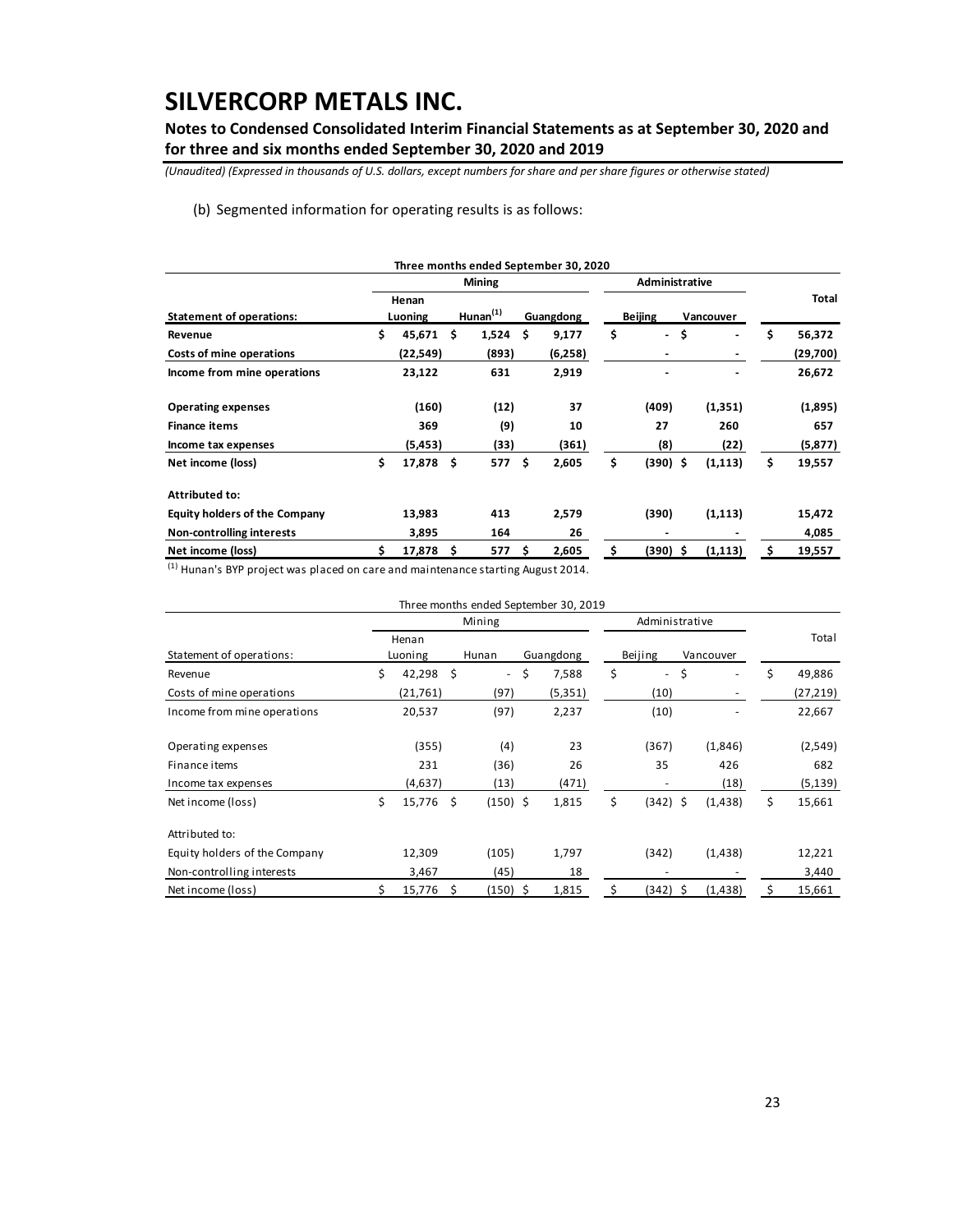**Notes to Condensed Consolidated Interim Financial Statements as at September 30, 2020 and for three and six months ended September 30, 2020 and 2019**

*(Unaudited) (Expressed in thousands of U.S. dollars, except numbers for share and per share figures or otherwise stated)*

|                                      |                  | <b>Mining</b> |       |         |           |              |       | Administrative |                                |    |                          |    |          |
|--------------------------------------|------------------|---------------|-------|---------|-----------|--------------|-------|----------------|--------------------------------|----|--------------------------|----|----------|
| <b>Statement of income:</b>          | Henan<br>Luoning |               | Hunan |         | Guangdong |              | Other |                | <b>Beijing</b>                 |    | Vancouver                |    | Total    |
| Revenue                              | \$.              | 85,357        | -Ŝ    | 1,524   | \$        | $16,196$ \$  |       | $\blacksquare$ | \$<br>$\overline{\phantom{a}}$ | \$ | $\overline{\phantom{a}}$ | Ś  | 103,077  |
| Costs of mine operations             |                  | (44,660)      |       | (1,007) |           | (11, 453)    |       |                | $\overline{\phantom{0}}$       |    | $\overline{\phantom{a}}$ |    | (57,120) |
| Income from mine operations          |                  | 40,697        |       | 517     |           | 4,743        |       |                | ٠                              |    | $\blacksquare$           |    | 45,957   |
| <b>Operating expenses</b>            |                  | (72)          |       | (12)    |           | $\mathbf{2}$ |       |                | (869)                          |    | 2,845                    |    | 1,894    |
| Finance items, net                   |                  | 751           |       | (17)    |           | 51           |       |                | 62                             |    | 610                      |    | 1,457    |
| Income tax expenses                  |                  | (9,715)       |       | (33)    |           | (361)        |       |                | (8)                            |    | (1, 142)                 |    | (11,259) |
| Net income (loss)                    | \$               | $31,661$ \$   |       | 455S    |           | $4,435$ \$   |       |                | \$<br>$(815)$ \$               |    | 2,313                    | \$ | 38,049   |
| Attributable to:                     |                  |               |       |         |           |              |       |                |                                |    |                          |    |          |
| <b>Equity holders of the Company</b> |                  | 24,738        |       | 336     |           | 4,391        |       |                | (815)                          |    | 2,313                    |    | 30,963   |
| Non-controlling interests            |                  | 6,923         |       | 119     |           | 44           |       |                |                                |    |                          |    | 7,086    |
| Net income (loss)                    |                  | $31,661$ \$   |       | 455     | s         | 4,435        | \$.   |                | $(815)$ \$                     |    | 2,313                    |    | 38,049   |

 $(1)$  Hunan's BYP project was placed on care and maintenance in August 2014.

|                                  |              |      | Six months ended September 30, 2019 |    |           |    |                          |    |            |     |                          |    |          |
|----------------------------------|--------------|------|-------------------------------------|----|-----------|----|--------------------------|----|------------|-----|--------------------------|----|----------|
|                                  | Mining       |      |                                     |    |           |    | Administrative           |    |            |     |                          |    |          |
|                                  | Henan        |      |                                     |    |           |    |                          |    |            |     |                          |    | Total    |
| Statement of income:             | Luoning      |      | Hunan                               |    | Guangdong |    | Other                    |    | Beijing    |     | Vancouver                |    |          |
| Revenue                          | \$<br>80,072 | - \$ | $\overline{\phantom{a}}$            | \$ | 15,390    | \$ | $\overline{\phantom{a}}$ | Ś  | $\sim$     | \$  | ٠                        | Ś  | 95,462   |
| Costs of mine operations         | (43, 488)    |      | (214)                               |    | (11, 335) |    |                          |    | (25)       |     | $\overline{\phantom{a}}$ |    | (55,062) |
| Income from mine operations      | 36,584       |      | (214)                               |    | 4,055     |    |                          |    | (25)       |     |                          |    | 40,400   |
| Operating income (expenses)      | 1,088        |      | (4)                                 |    | (152)     |    | (60)                     |    | (797)      |     | (4,298)                  |    | (4,223)  |
| Finance items, net               | 568          |      | (70)                                |    | 44        |    |                          |    | 62         |     | 832                      |    | 1,436    |
| Income tax recoveries (expenses) | (901)        |      | (29)                                |    | (936)     |    |                          |    | ٠          |     | (2,785)                  |    | (4,651)  |
| Net income (loss)                | \$<br>37,339 | - \$ | $(317)$ \$                          |    | 3,011     | \$ | (60)                     | Ś. | $(760)$ \$ |     | (6, 251)                 | \$ | 32,962   |
| Attributable to:                 |              |      |                                     |    |           |    |                          |    |            |     |                          |    |          |
| Equity holders of the Company    | 29,140       |      | (222)                               |    | 2,981     |    | (60)                     |    | (760)      |     | (6,251)                  |    | 24,828   |
| Non-controlling interests        | 8,199        |      | (95)                                |    | 30        |    |                          |    |            |     |                          |    | 8,134    |
| Net income (loss)                | 37,339       | S    | (317) S                             |    | 3,011     | Ś  | (60)                     | Ś  | (760)      | - Ś | (6,251)                  |    | 32,962   |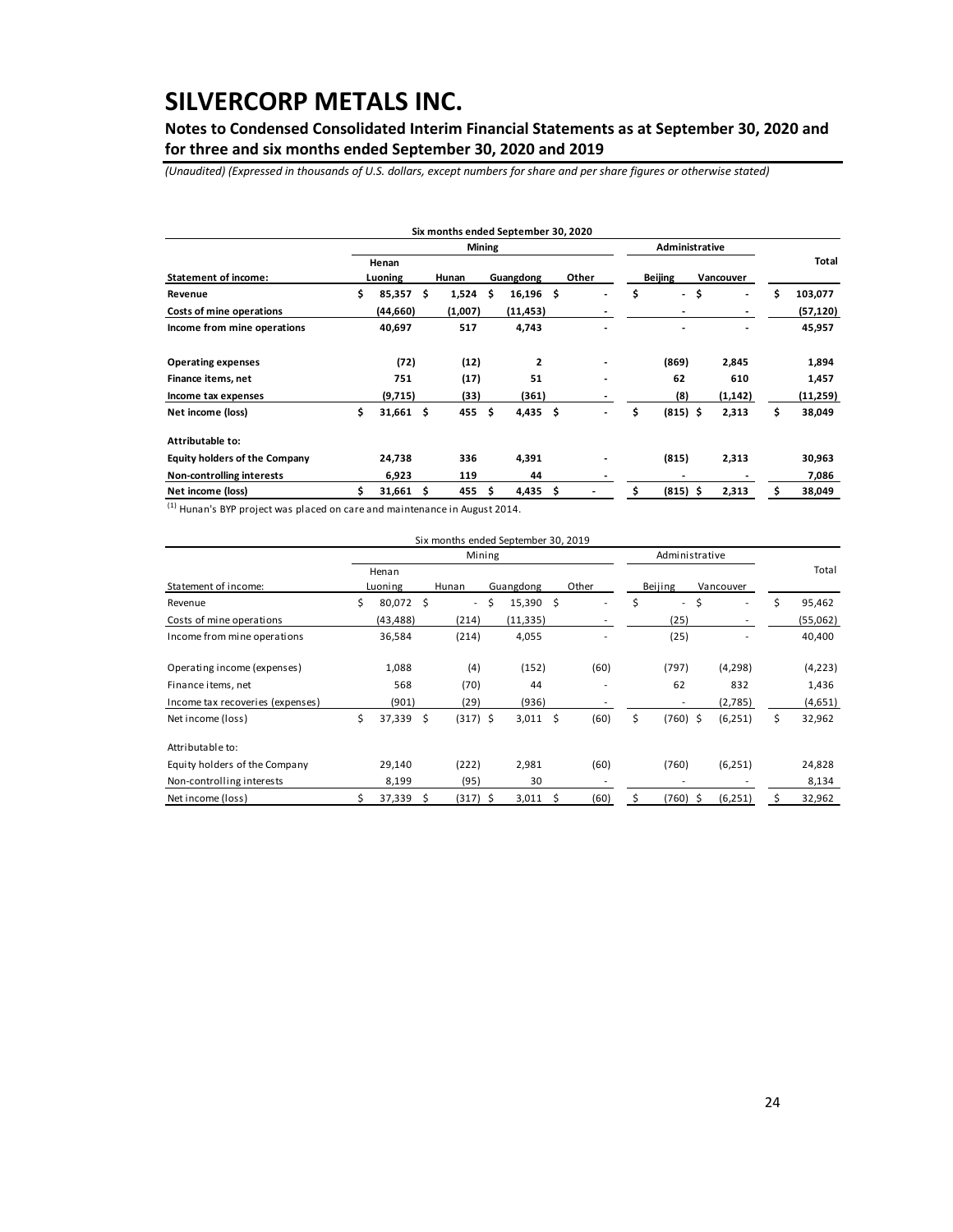**Notes to Condensed Consolidated Interim Financial Statements as at September 30, 2020 and for three and six months ended September 30, 2020 and 2019**

*(Unaudited) (Expressed in thousands of U.S. dollars, except numbers for share and per share figures or otherwise stated)*

(c) Sales by metal

The sales generated for the three and six months ended September 30, 2020 and 2019 were all earned in China and were comprised of:

|             | Three months ended September 30, 2020 |                      |                               |                |              |  |  |  |  |
|-------------|---------------------------------------|----------------------|-------------------------------|----------------|--------------|--|--|--|--|
|             |                                       | <b>Henan Luoning</b> | Hunan                         | Guangdong      | <b>Total</b> |  |  |  |  |
| Silver (Ag) |                                       | $30,506$ \$          | $\overline{\phantom{0}}$<br>S | 2,542<br>-Ś    | 33,048       |  |  |  |  |
| Gold (Au)   |                                       | 1,492                | 1,524                         | $\blacksquare$ | 3,016        |  |  |  |  |
| Lead (Pb)   |                                       | 12,148               | $\overline{\phantom{0}}$      | 2,239          | 14,387       |  |  |  |  |
| Zinc (Zn)   |                                       | 1,071                |                               | 4,165          | 5,236        |  |  |  |  |
| Other       |                                       | 454                  | $\overline{\phantom{a}}$      | 231            | 685          |  |  |  |  |
|             |                                       | 45,671               | 1,524                         | 9,177          | 56,372       |  |  |  |  |

|             | Three months ended September 30, 2019 |             |                          |                          |        |  |  |  |  |
|-------------|---------------------------------------|-------------|--------------------------|--------------------------|--------|--|--|--|--|
|             | Henan Luoning                         |             | Hunan                    | Guangdong                | Total  |  |  |  |  |
| Silver (Ag) |                                       | $25,481$ \$ | $\overline{\phantom{a}}$ | 1,958                    | 27,439 |  |  |  |  |
| Gold (Au)   | 1,314                                 |             |                          | $\overline{\phantom{a}}$ | 1,314  |  |  |  |  |
| Lead (Pb)   | 13,945                                |             |                          | 2,257                    | 16,202 |  |  |  |  |
| Zinc (Zn)   |                                       | 960         |                          | 3,085                    | 4,045  |  |  |  |  |
| Other       |                                       | 598         |                          | 288                      | 886    |  |  |  |  |
|             | 42,298                                |             | $\overline{\phantom{0}}$ | 7,588                    | 49,886 |  |  |  |  |

|             | Six months ended September 30, 2020 |                          |                          |   |              |  |  |  |  |
|-------------|-------------------------------------|--------------------------|--------------------------|---|--------------|--|--|--|--|
|             | <b>Henan Luoning</b>                | Hunan                    | Guangdong                |   | <b>Total</b> |  |  |  |  |
| Silver (Ag) | $54,613$ \$                         | $\overline{\phantom{a}}$ | 4,620                    | S | 59,233       |  |  |  |  |
| Gold (Au)   | 2,969                               | 1,524                    | $\overline{\phantom{a}}$ |   | 4,493        |  |  |  |  |
| Lead (Pb)   | 24.494                              |                          | 4,267                    |   | 28,761       |  |  |  |  |
| Zinc (Zn)   | 2,442                               |                          | 6,949                    |   | 9,391        |  |  |  |  |
| Other       | 839                                 | $\overline{\phantom{0}}$ | 360                      |   | 1,199        |  |  |  |  |
|             | 85.357                              | 1,524                    | 16,196                   |   | 103,077      |  |  |  |  |

|             | Six months ended September 30, 2019 |                          |                          |   |        |  |  |  |  |
|-------------|-------------------------------------|--------------------------|--------------------------|---|--------|--|--|--|--|
|             | Henan Luoning                       | Hunan                    | Guangdong                |   | Total  |  |  |  |  |
| Silver (Ag) |                                     | $47,211$ \$<br>$\sim$    | 3,786                    | S | 50,997 |  |  |  |  |
| Gold (Au)   | 2,396                               |                          | $\overline{\phantom{a}}$ |   | 2,396  |  |  |  |  |
| Lead (Pb)   | 26,638                              |                          | 4,742                    |   | 31,380 |  |  |  |  |
| Zinc (Zn)   | 2,624                               |                          | 6,573                    |   | 9,197  |  |  |  |  |
| Other       |                                     | 1,203                    | 289                      |   | 1,492  |  |  |  |  |
|             | 80.072                              | $\overline{\phantom{a}}$ | 15.390                   |   | 95,462 |  |  |  |  |

(d) Major customers

For the six months ended September 30, 2020, four major customers (six months ended September 30, 2019 – five major customers) each accounted for 14%, 17%, 19%, and 22% (six months ended September 30, 2019 - 10%, 11%, 19%, 20% and 22%), and collectively 72% (six months ended September 30, 2019 - 82%) of the total sales of the Company.